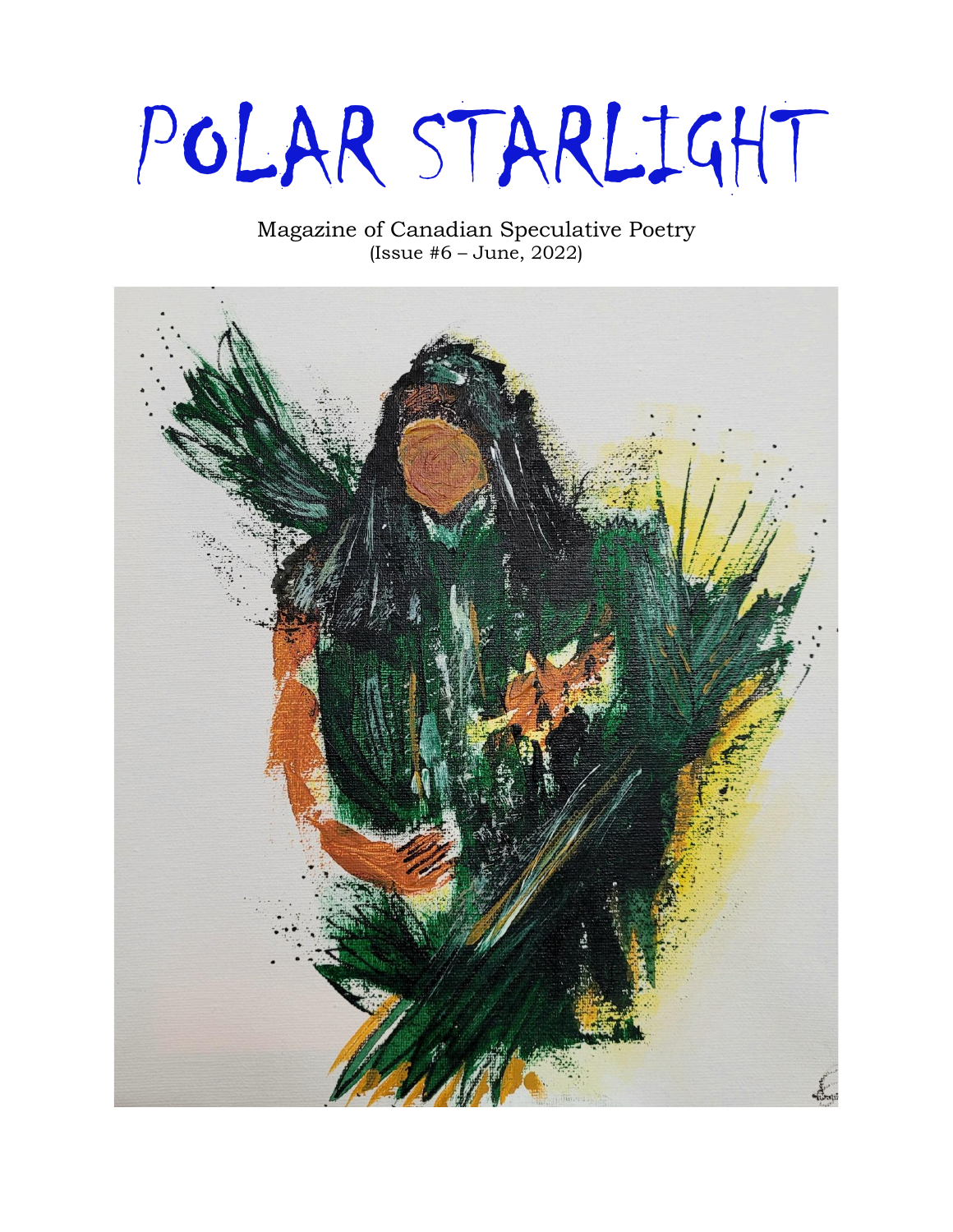## POLAR STARLIGHT Magazine

Issue #6 – June, 2022 (Vol.2#2.WN#6)

#### **Publisher:** R. Graeme Cameron **Editor:** Rhea E. Rose **Proofreader:** Steve Fahnestalk

 POLAR STARLIGHT is a Canadian semi-pro non-profit Science Fiction Poetry online PDF Magazine published by R. Graeme Cameron at least four times a year.

Distribution of this PDF Magazine is free, either by E-mail or via download.

 POLAR STARLIGHT buys First Publication (or Reprint) English Language World Serial Online (PDF) Internet Rights from Canadian Science Fiction Genre Poets and Artists.

 Copyright belongs to the contributors bylined, and no portion of this magazine may be reproduced without consent from the individual Poet or Artist.

POLAR STARLIGHT offers the following Payment Rates:

Poem – \$10.00 Cover Illustration – \$40.00

 To request to be added to the subscription list, ask questions, or send letters of comment, contact Editor Rhea E. Rose or Publisher R. Graeme Cameron at:

< [polar.borealis.magazine@gmail.com](mailto:polar.borealis.magazine@gmail.com) >

 All contributors are paid before publication. Anyone interested in submitting a poem or artwork, and wants to check out rates and submission guidelines, or anyone interested in downloading current and/or back issues, please go to:

<<http://polarborealis.ca/> >

 Note: The *Polar Borealis Magazine* website is also the web site *for Polar Starlight Magazine.*

ISSN 2369-9078 (Online)

#### Headings: ENGRAVERS MT By-lines: *Monotype Corsiva* Text: Bookman Old Style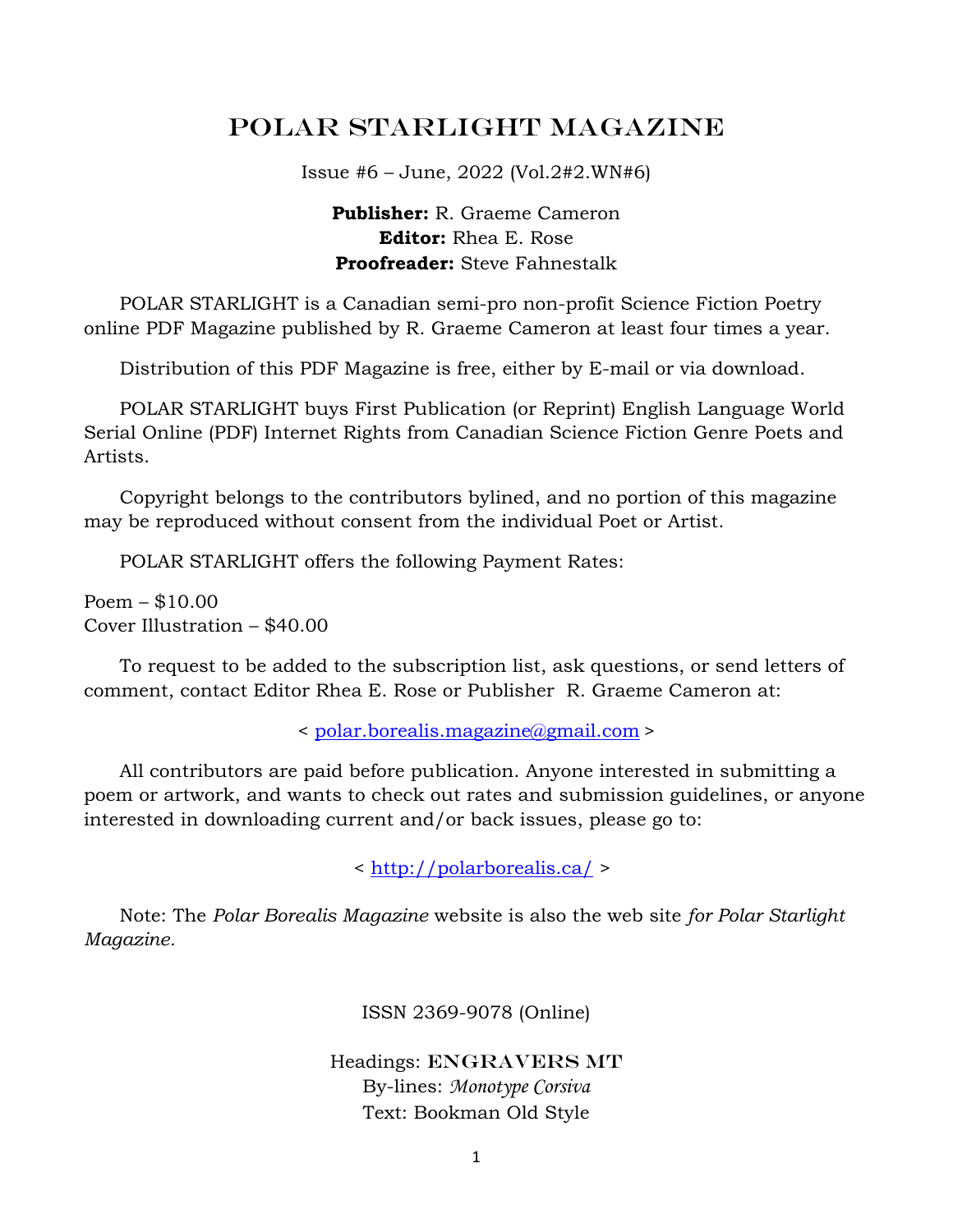#### Table of contents

- 03) EDITORIAL by Rhea E. Rose
- 06) GHOST STORIES by James Grotkowski
- 07) CIRCUS AQUA by Marcie Lynn Tentchoff
- 09) SOME LIKE IT HOT by Robert Dawson
- 10) LOVE AND AMOEBAS by Frances Skene
- 11) IF PLANETS COULD DREAM, THEY WOULD BE NIGHTMARES – by R.K. Persaud
- 12) ANGELS by Frances Skene
- 13) THE COOL NEIGHBOURS by Lisa Timpf
- 14) SPACE RIP by James Grotkowski
- 15 ) ANTIPARTICULAR by Robert Dawson
- 16) I AM A NIGHT OF ENDLESS RADIANCE by Jim Smith
- 17) HORRORKU by Greg Fewer
- 18) THE CRYOGENIC OPTION by Sandra Hunter
- 20) MAN ON THE MOON by Shayne Dahl
- 22) HOMESTAR by Gregg Chamberlain
- 23) THE GOD OF GRAVITY by Neile Graham
- 24) THE WALKING MAN by Gerald L. Truscott
- 25) THE STONE WOMAN (Review) by Rhea E. Rose
- 27) About the Poets and Artist

## **ART CREDITS**

COVER: SATURN RETURN – by Tracy Shepherd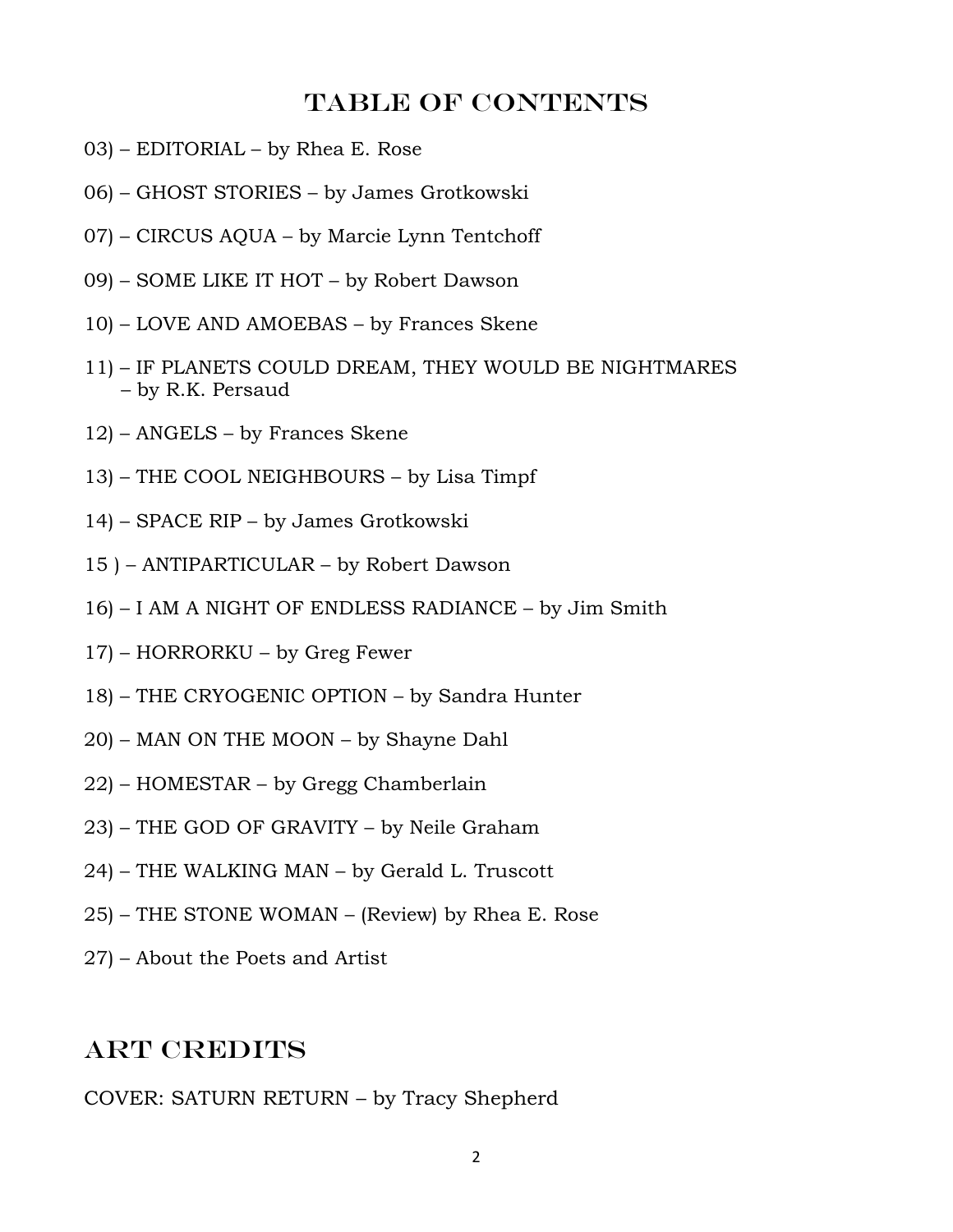#### **EDITORIAL**

 This sixth summer issue of Polar Starlight is hot in many more ways than one; shall I count the ways? Exciting news; this magazine and I are nominated for the Canadian Aurora Award! I'm so delighted that speculative poetry is loved. While this is my first nomination as editor for Polar Starlight, it is my fourth nomination for the award.

 *Canadian members of SF Canada* can vote on the awards which starts on June 11, 2022. Voters' packages are here:<https://prixaurorawards.ca/>Both magazines, Polar Starlight and Polar Borealis, edited by our esteemed R. Graeme Cameron, are eligible for the award, but you can only vote for one of us because we're in the same category! Members can also vote for all those Canadian authors nominated for poetry, including poetry selected from both magazines.

 Secondly, Polar Starlight wants your *original speculative poetry*. Look for submission windows here:<https://polarborealis.ca/>At this link, you'll also find Polar Starlight's issues #1-4 nominated for the Aurora Award. We're open to submissions periodically throughout the year.

 The third piece of burning news is; the first Polar Starlight book review of poetry. We hope it will be the start of more. If you're an author with a speculative collection and would like it reviewed here, please contact R. Graeme Cameron at [polar.borealis.magazine@gmail.com.](mailto:polar.borealis.magazine@gmail.com) Chapbooks and poetry collections should be 100% speculative and Canadian, however, if your publication is mostly speculative, submit it for review.

 The fourth and most crucial reason this issue is sizzling hot—while nomination for the award is exciting and an honour I'm delighted to have, it's the poetry we're all here for! So let me wax, if not poetically, then at least prosaically, about this issue. While annihilation by fire may not be everyone's cup of tea, it's one of the looming threats from one of our least favourite cryptoids, climate change. Whether it's weather on Earth, some other planet, moon, or exploding star, or war the thought of death by fire makes us break a sweat in pyrotechnic prosody.

 Also, in this issue, aliens, angels and amoebas make us ponder our existence and its meaning. Suppose there is meaning to our minuscule yet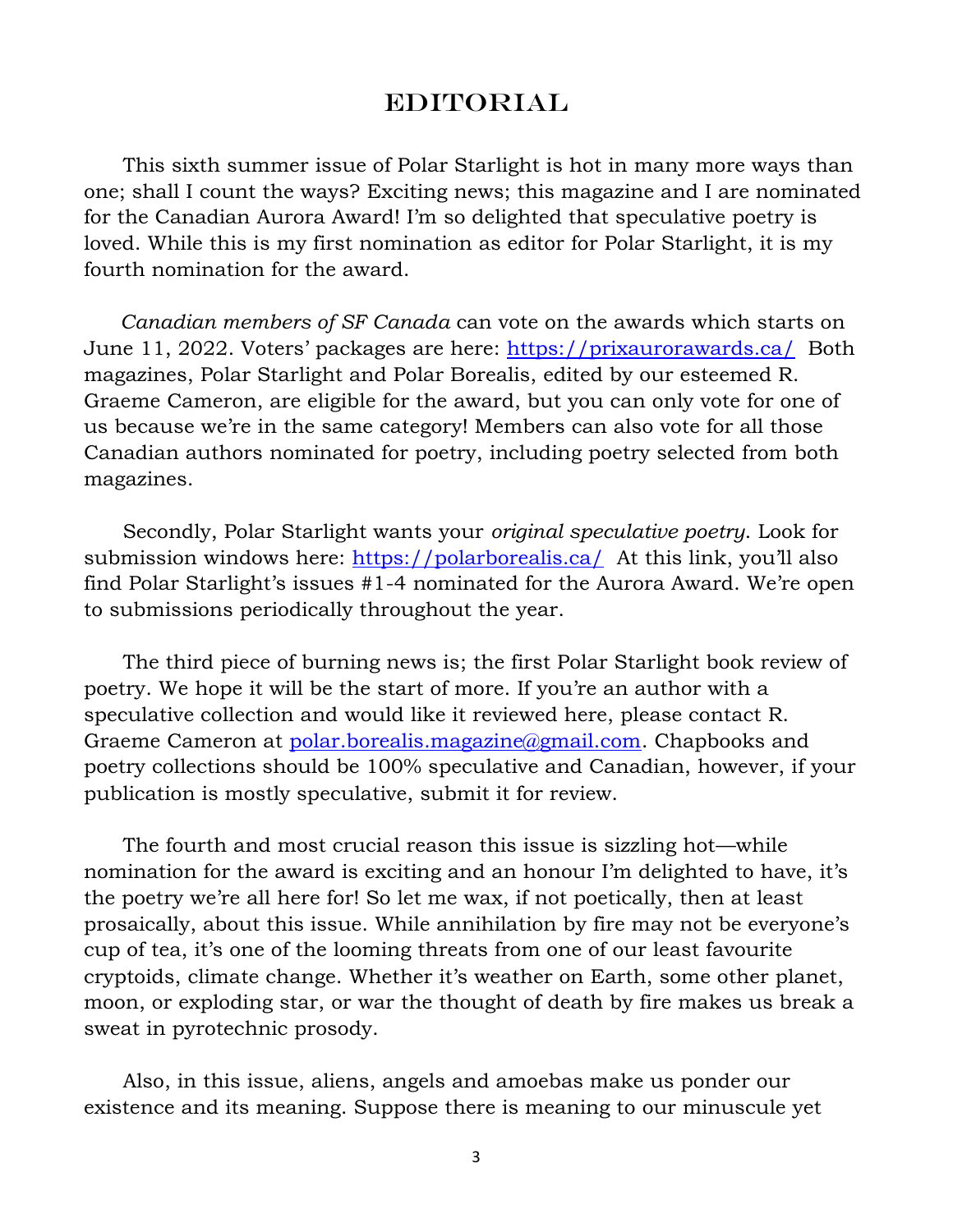grand presence in the universe—an oxymoron to be sure—the possibility of finding out we're alone in our cosmic journey through the Milky Way inspires terror and awe and is best dealt with in lyrical equations, better known as poetry, the perfect vehicle for the stuff of dreams, nightmares and dark matter. In this issue our relationship with death, a grave coupling, presents more opposite conditions, like the dead coming to life. While we've got plenty of experience with zombies, vampires and other creepy dead yet alive monsters, what is the fate of the living in cryogenic death? And if death isn't dark enough for some, stand by for some lights out.

 Sonneteers and haiku masters dwell among the free-versers, inking out poignant messages in small syllabic packages. Who would have thought ten by fourteen fit hard facts and some whimsy with precision! Hot and cool, wet and dry, reminisce and ponder these poems on temperate summer nights while staring at organized space dust, the constellations, those ghostly expressions of distant light. Once having been alive in the world, will anyone remember us, remember what we did, where we stood, who we loved?

 We are too soon gone, as are the things we cherish—fleeting phantoms of a universal opera. We sing, we dance, we juggle, but for what, for whom? Are we alone in our aloneness? Or are there others out there looking for us? Will they find only the ghost of time here, walking, pacing out our expired existence? Poets, sing our universal songs. Enjoy, laugh, despair!

Rhea E. Rose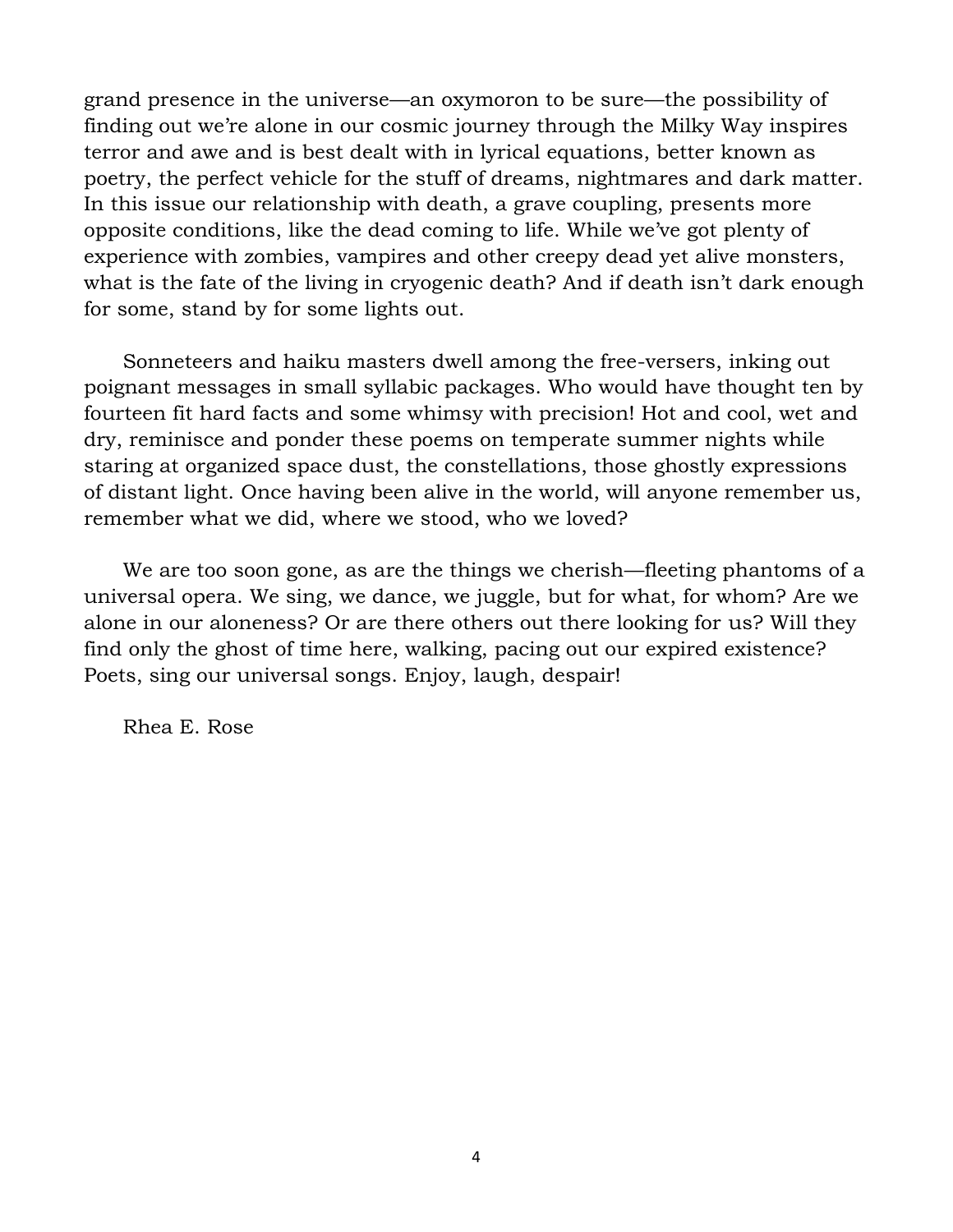сильних і сміливих

 This issue is dedicated to the Ukrainian fighters and refugees and their struggle to be free, to create, to thrive—universal endeavours of the strong and courageous.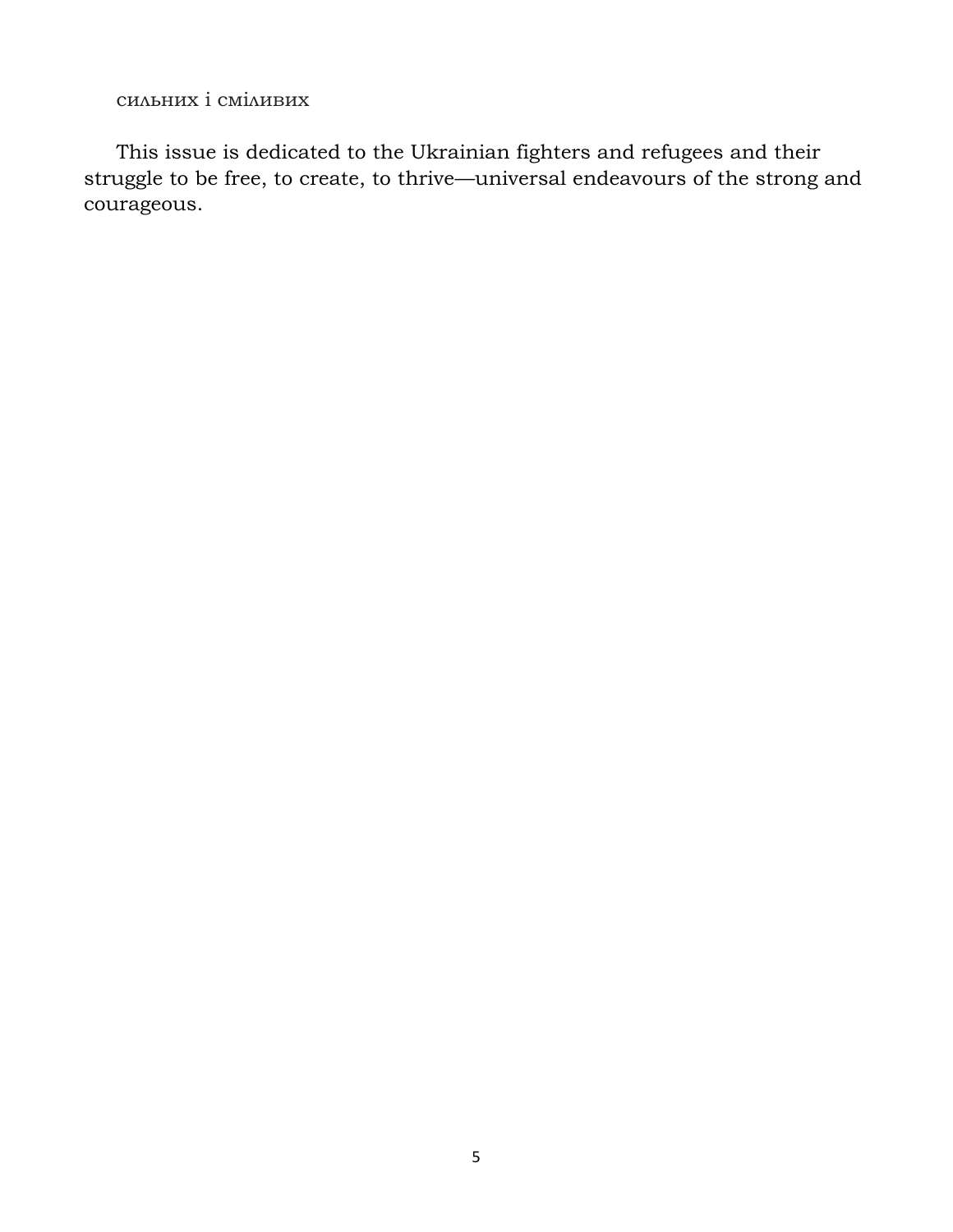# GHOST STORIES

*By James Grotkowski*

 green sparks drift to stars ghost stories hang in the air once Earth had humans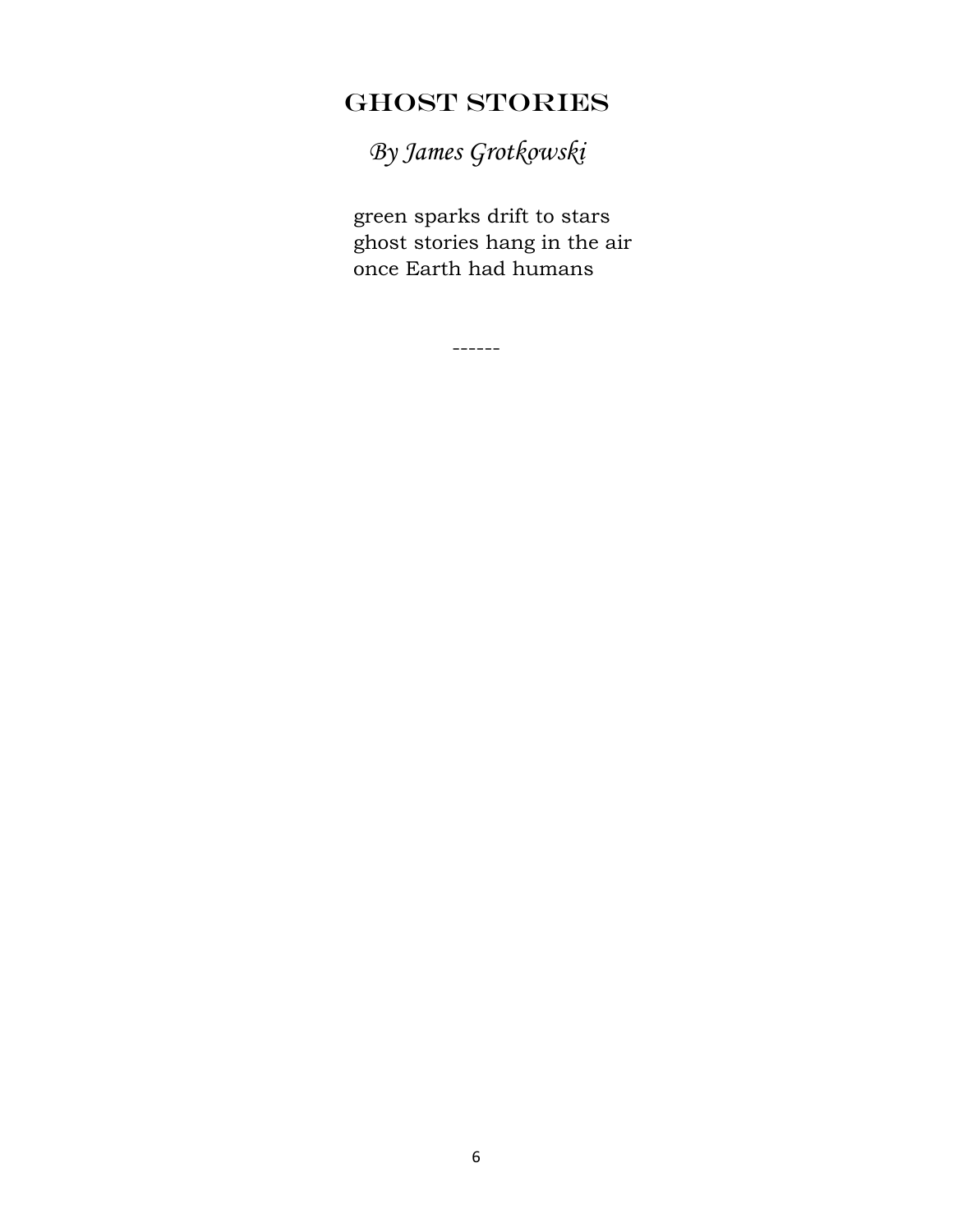## CIRCUS AQUA

## *by Marcie Lynn Tentchoff*

I remember juggling water, the blue spheres arching out from hand to hand above my head until my focus slipped, and fingers slipped, and liquid slipped, and dripped, and ran, along my wrists, and arms, beneath my sleeves and down my sides.

I remember the ocean at least I think I hear the swells sometimes within my dreams and lakes so deep, and clear and still they'd make you weep. I remember the joy of each new show, each fishing town, each seaside port our troupe would play.

I remember waking, our airship dancing in the wind, the ghosts of rift runes on my skin, to wonder where we would set down, set up, perform, which acts we'd use,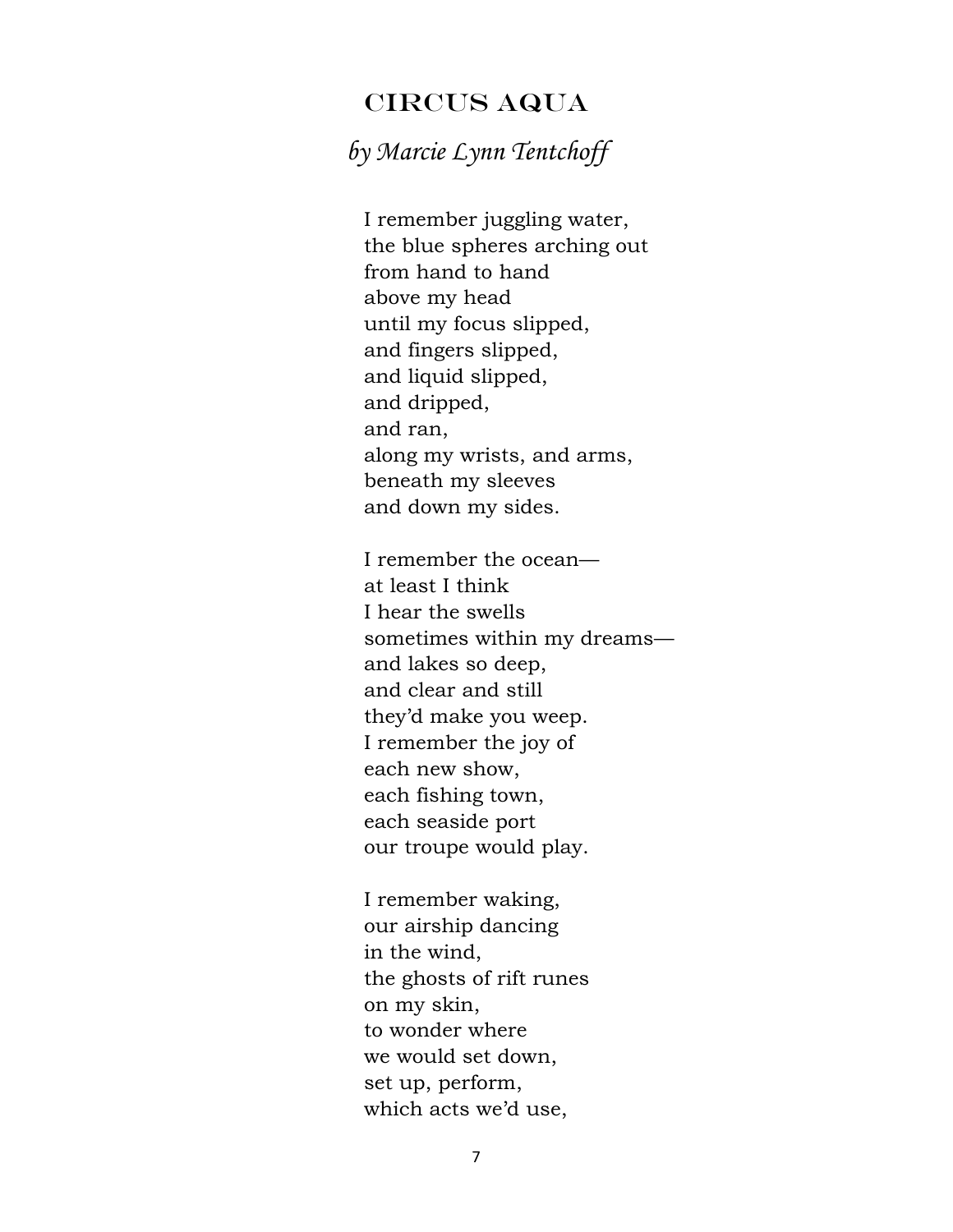which spells we'd cast, which skills would shine to strains of the calliope.

But then our transport's rifts went wrong, and memories are brittle now, desiccated, blown away like dust amid these arid wastes, the searing hills, the blazing plains, that bind me, tearless, in my bunk, unfit to even make parade.

No matter how I try to learn, I have no skill in juggling flame.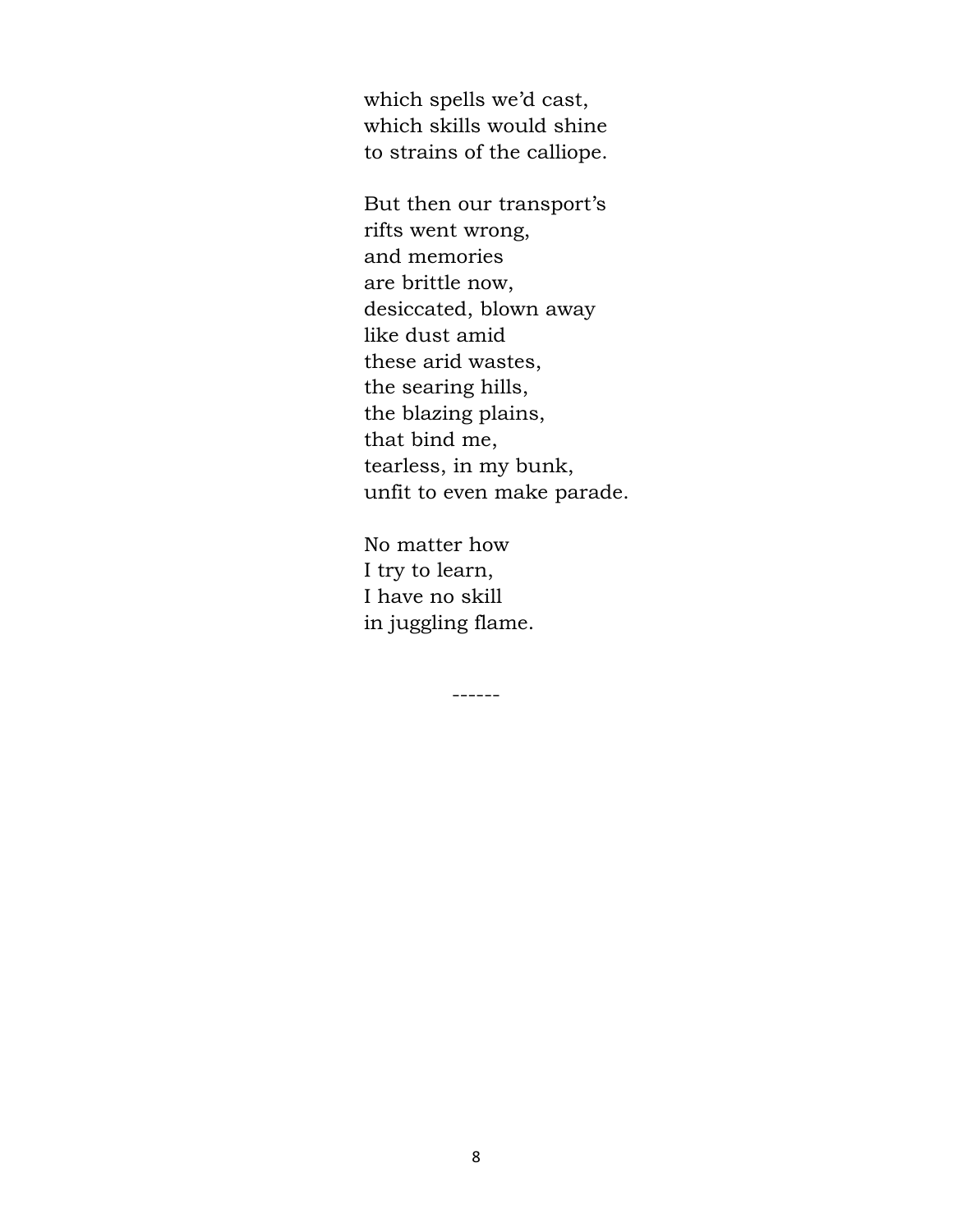### SOME LIKE IT HOT

*By Robert Dawson*

 Shall I compare thee to a summer's day On HD Eighty Thousand Six-Oh-Six B, whose eccentric orbit makes it stray Down to the realms where living starfire licks? Though lightning-swift the planet races by At periapsis, yet it's so irrayed That scientists predict a daytime high Of fifteen hundred (Kelvin) in the shade. The sunrise, blinding as a nuclear blast, Comes with a shockwave wind's demonic shriek; Then, one day later, summertime has passed. Though (it may be) I sometimes earn thy pique, Yet this is not a world to emulate: Hell is more lovely and more temperate!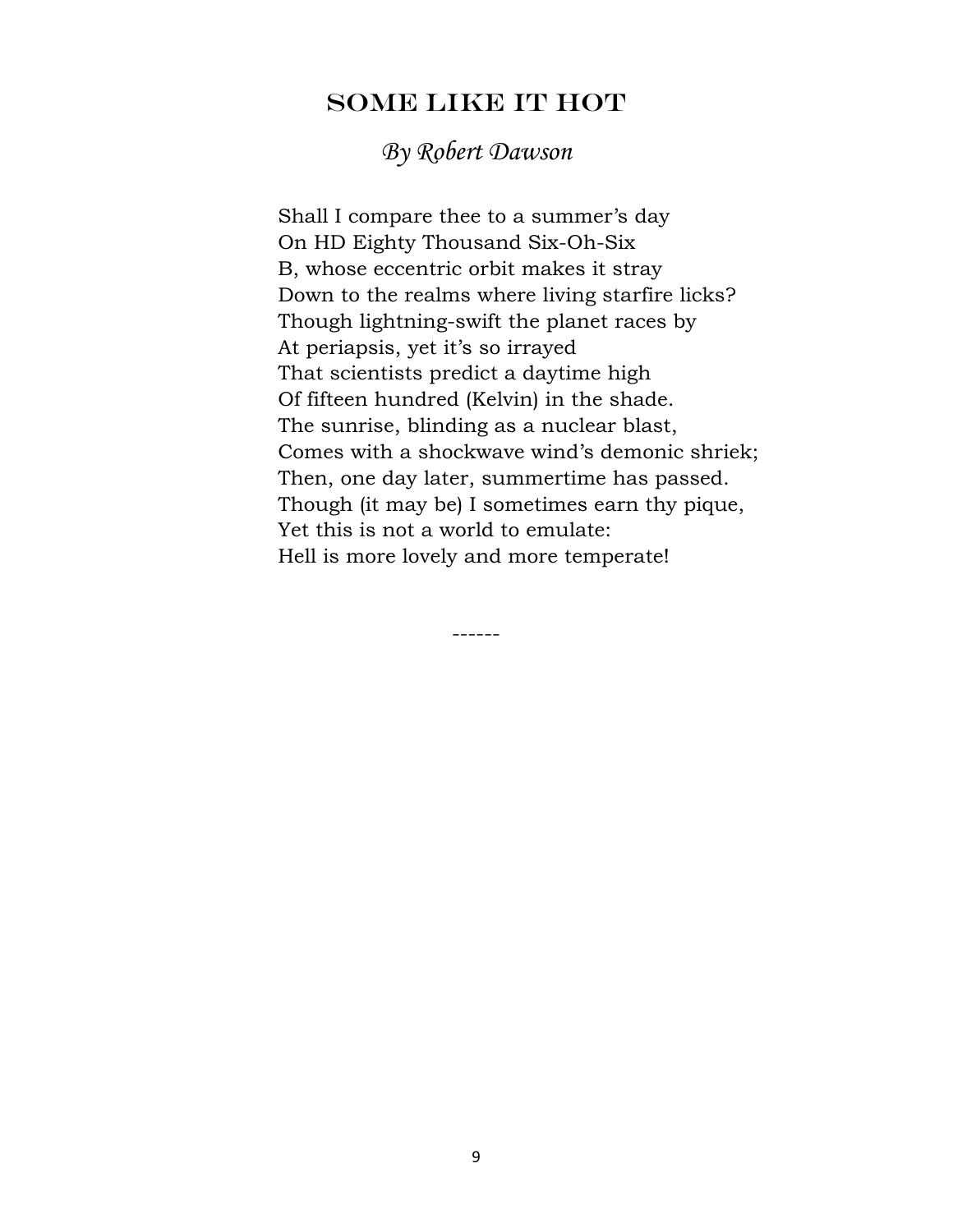## LOVE AND AMOEBAS

## *by Frances Skene*

 Ash flakes from the mountain drift through cracks in the window frames of the laboratory. There's no phone signal. The last truck is gone.

 Brush [the] ash off your forehead and return to the microscope. "You and me, Jeremy," you say to the amoeba. "You and me."

 In the magnified drop of water, Jeremy swims as though there's nothing to be afraid of. Now he's changed direction. There: a second amoeba, swims toward him. Neither is male nor female, but you decide to call the second one Janet.

Jeremy and Janet.

 Maybe love will happen before lava hits. Maybe The two will combine and separate as new beings. It's something to keep your mind off fate.

 The door slams open. "I got the driver to come back!" "Hurry!"

 You consider staying to see the further adventures of Jeremy and Janet, but finally, you stand, run to the door.

Behind you, a romance continues or not.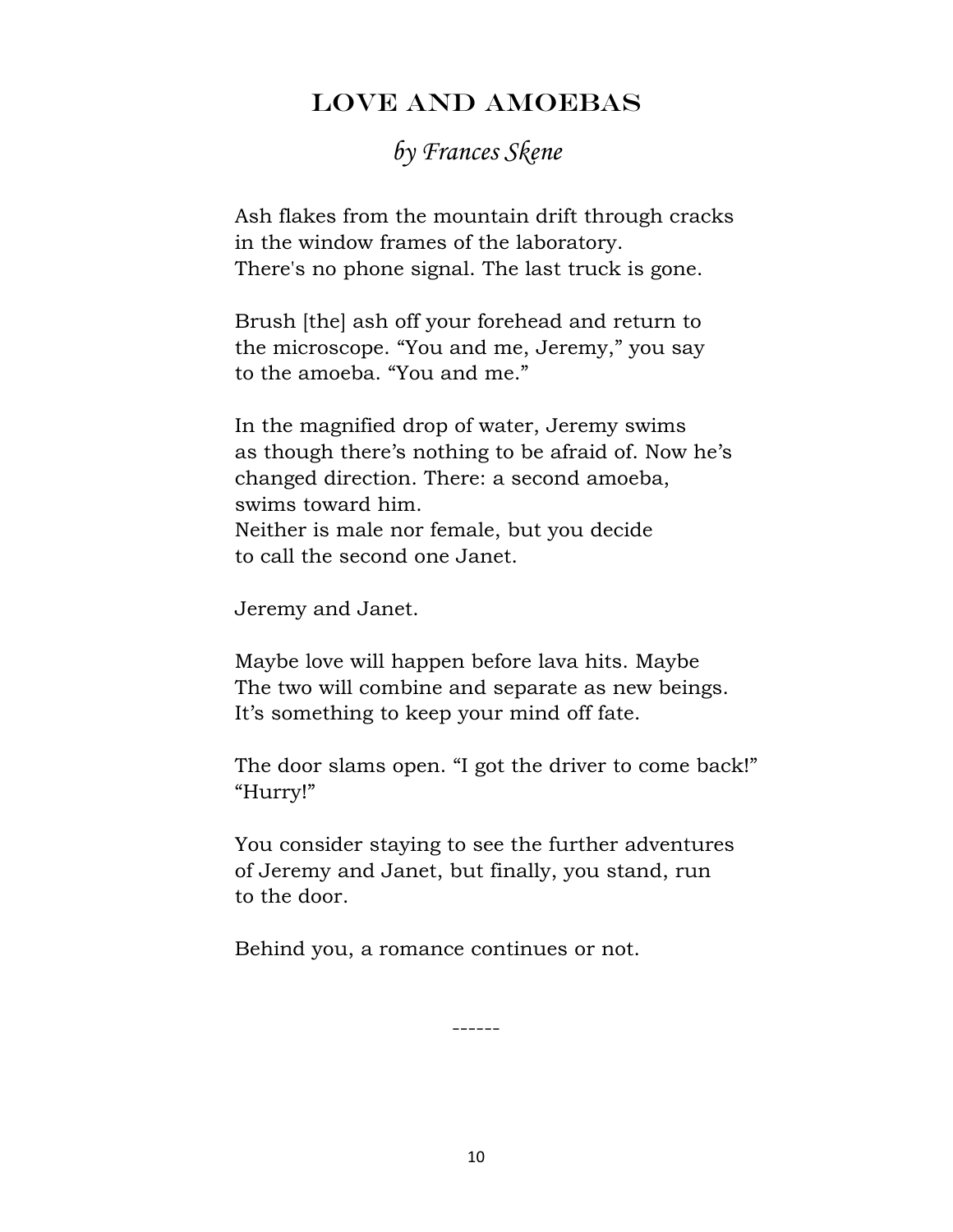# IF PLANETS COULD DREAM, THEY WOULD BE NIGHTMARES

*by R.K. Persaud*

 The planets scream, an electromagnetic dream Of Time when the sun goes nova Nucleogenesis resumed After all is consumed Reborn in accreting nebula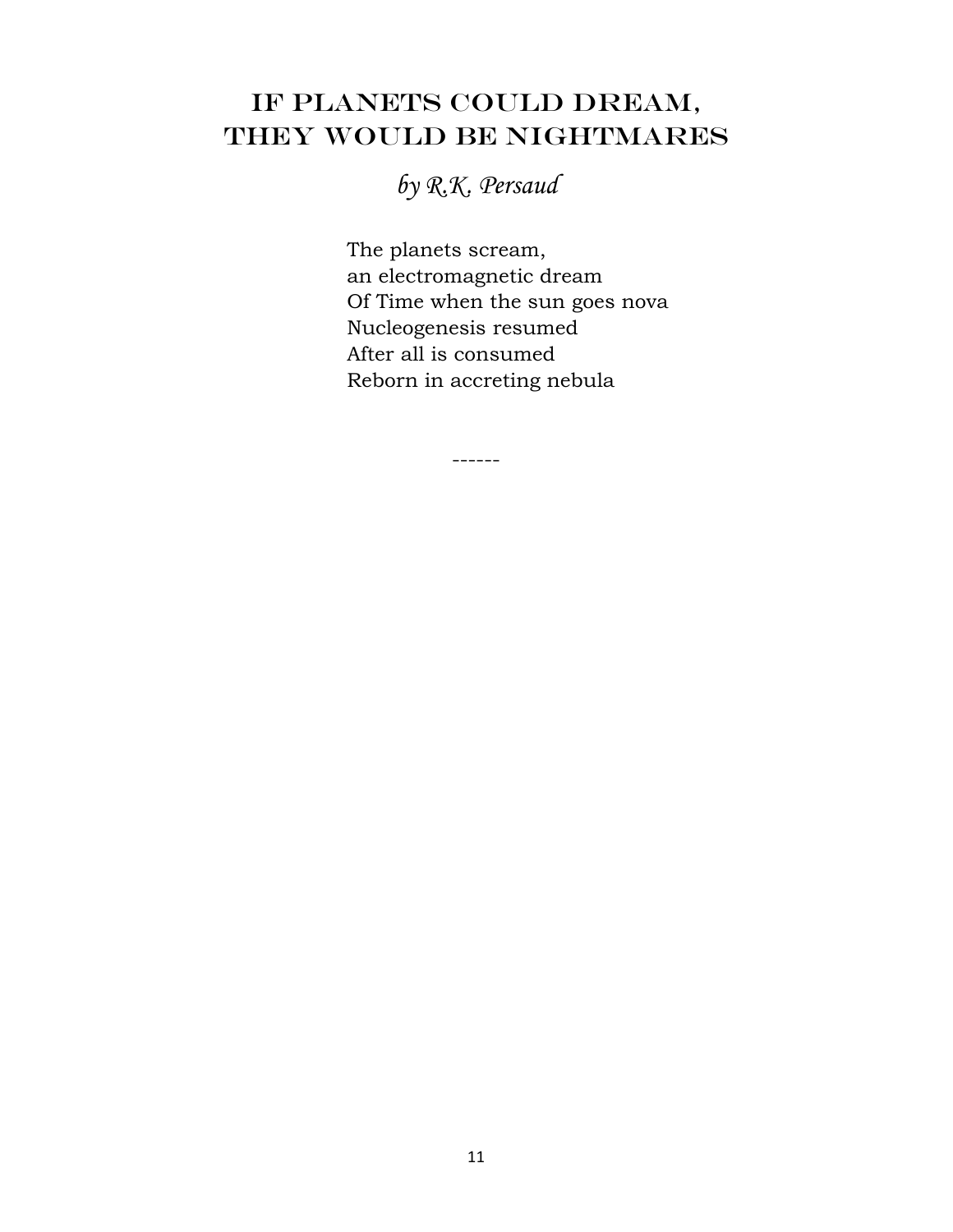## ANGELS

# *by Frances Skene*

The hitchhiker on a camel is new to Earth; it came from space by way of an earthbound meteor.

Now it's living in camel hair, eating fleas, enduring the flux of camel life. It doesn't know I watch it from the rider's boot, but then, I'm not from Earth either.

So many people still wait to meet aliens, expecting to see human-like beings emerging from circular ships, playing music from old movies. I thought they'd realize some beings are different, that there can be many angels on the head of one pin.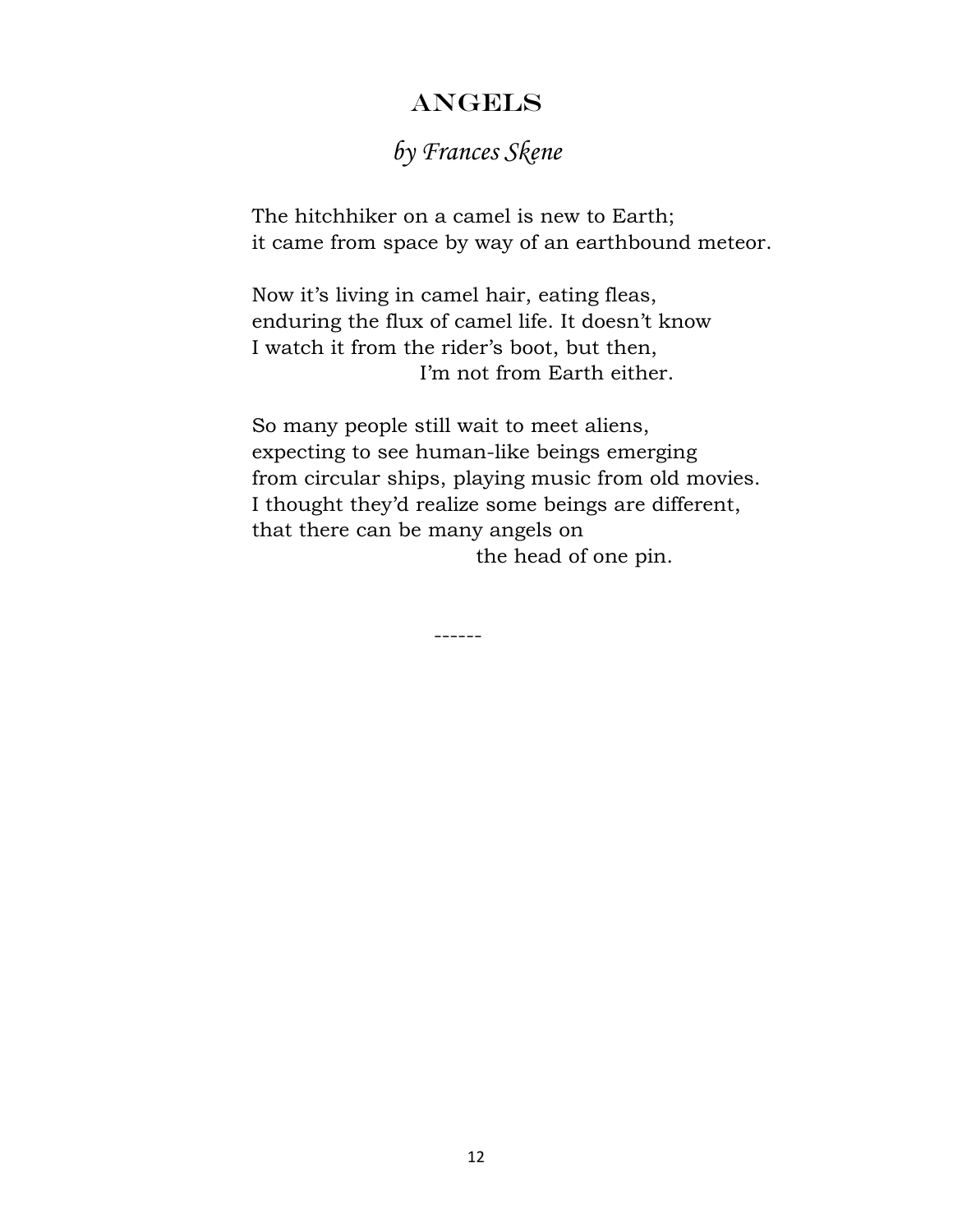## THE COOL NEIGHBOURS

## *by Lisa Timpf*

 *News headline: Pluto Probe Finds Mysterious Night Light…\**

 *"Imagine that you're out in the country and it's a moonless night…You have a neighbour a mile down the road and the neighbour goes into his kitchen at 3 a.m. and opens the door of the refrigerator…"*

> Seems that New Horizons lived up to its name, its images showing a strange light traversing the velvet dark of space, a light that has scientists busy weaving possible theories

 involving rogue stars and dark matter. But thanks to an analogy offered by the astronomer who was interviewed for the article I now have different questions, like

 is there other intelligent life out there? If so, what do they keep in their fridges? Do they shove leftovers to-the back, like us, forgotten until whatever organ they use for a nose

 alerts them? And maybe it's just the yearning, the hope that we're not alone that makes me want to imagine a more humanoid cause of that light, so I might look up at the stars, and sigh, and dream.

 *\* from CBC website, Quirks and Quarks, posted December 4, 2020*

13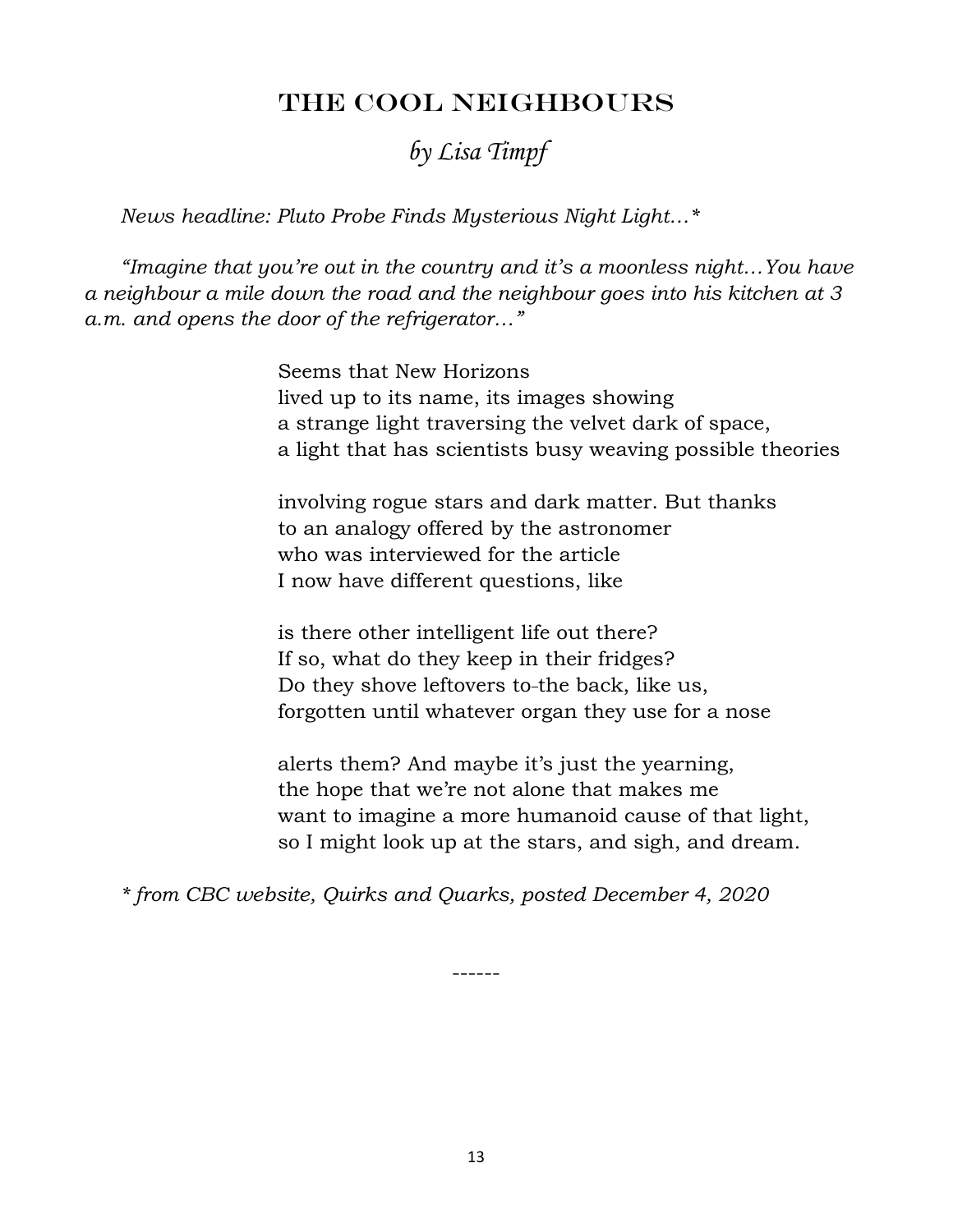# SPACE RIP

*by Jim Grotkowski*

at night space comes down to drape over me, then dawn rips it off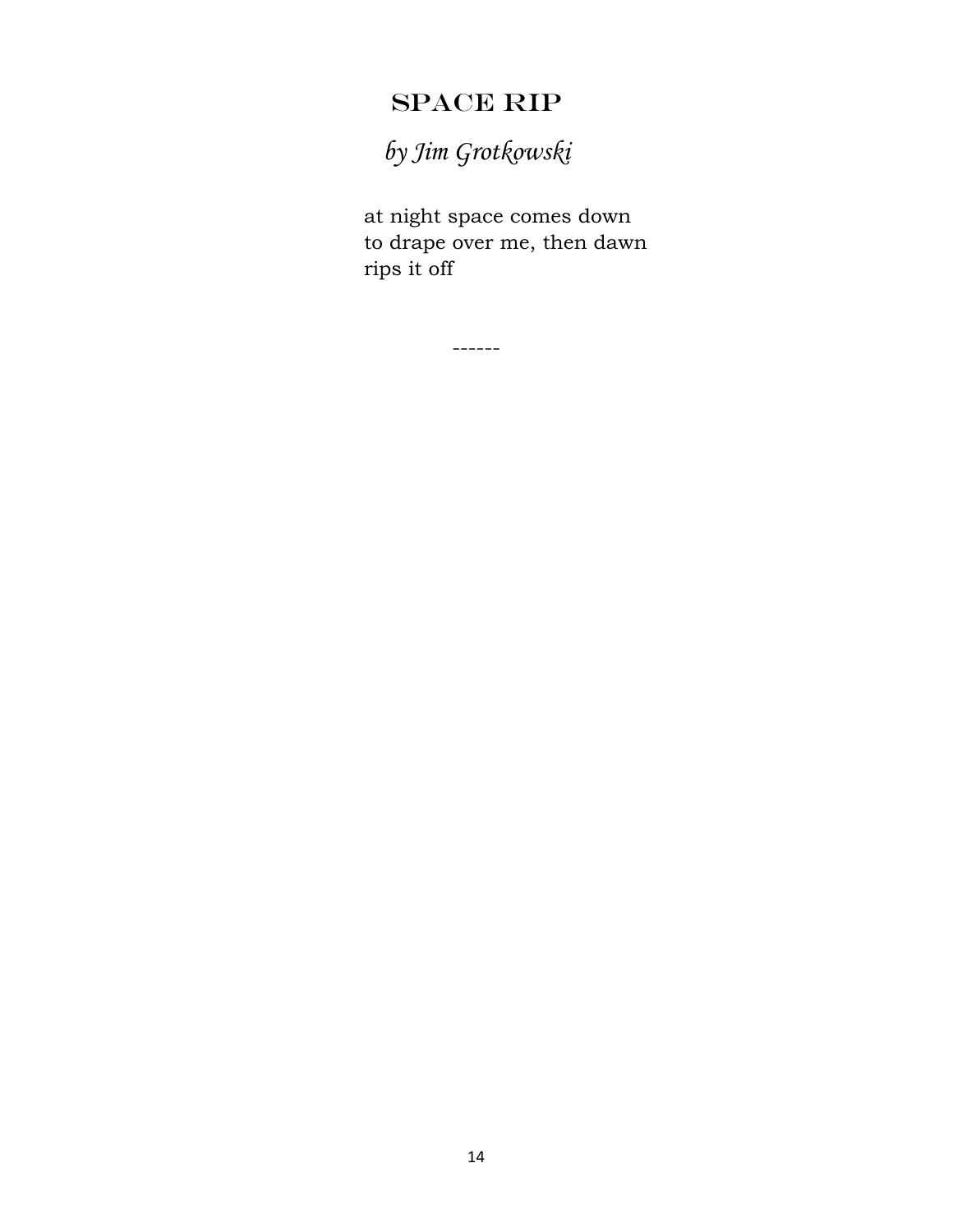## ANTIPARTICULAR

## *by Robert Dawson*

 Physicists have produced, for many a day, Anti-electrons, even antiprotons, But nobody has yet, to my dismay, Claimed the discovery of antiphotons. They move (in theory) at the speed of dark, They carry lethargy but have no mass. When Edison made bulbs at Menlo Park, Why did he not invent a second class? Find me a darkbulb, that can wrap the room In soothing shadow subtle and serene, Or pocket flashdark, casting rays of gloom, To obfuscate things better left unseen, And when the daytime ceases to delight, I'll switch the darkness on, and bring the night.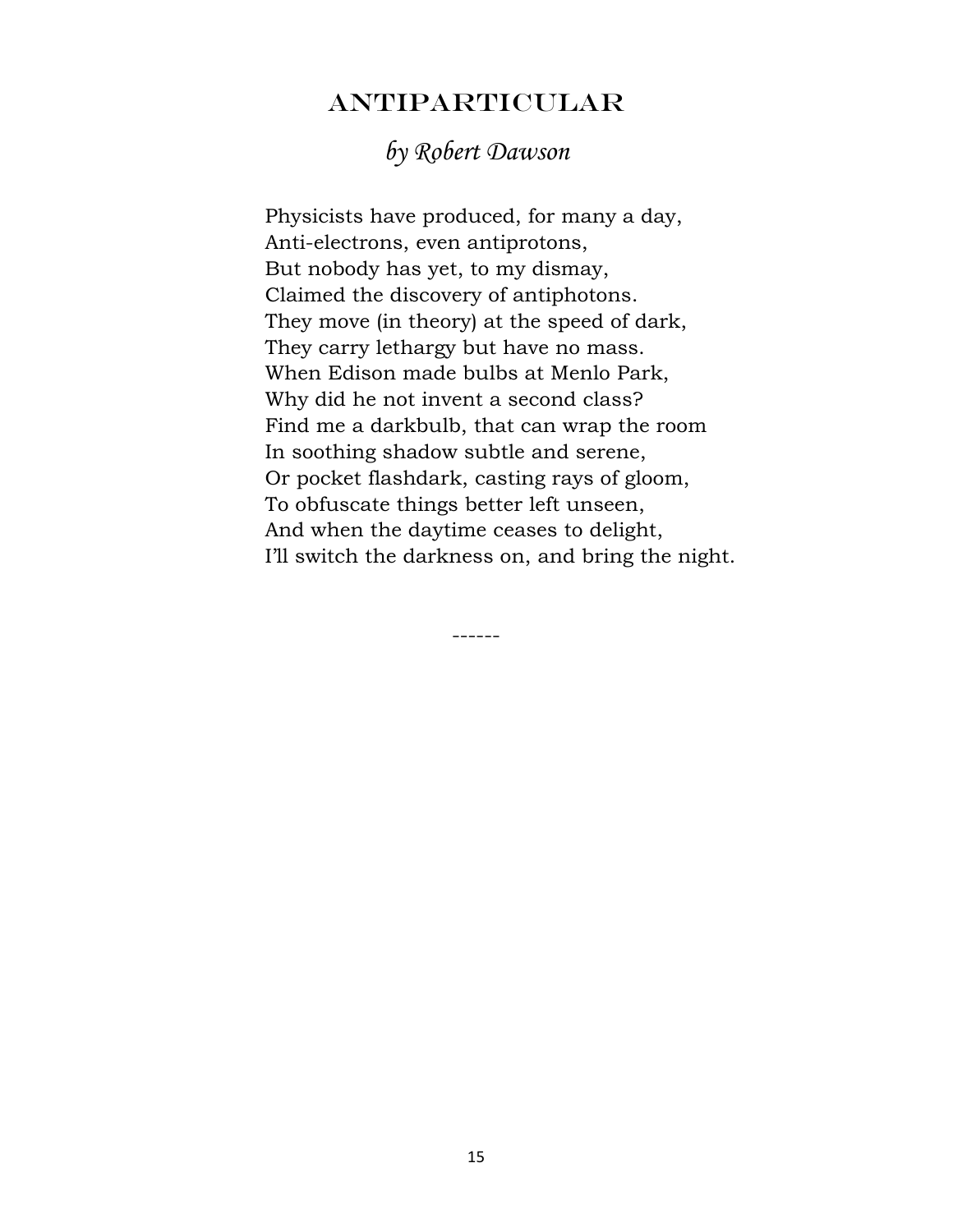#### I AM A NIGHT OF ENDLESS RADIANCE

## *By Jim Smith*

 The Zipper is a ride that starts in this dimension. Its god says I am the little god that could, and it squeezes, and it clenches & at that very moment a night of endless radiance sits up in bed & says heck I was dreaming I was in two places at once like some lousy boson & then I woke up & here I am, I am a night of endless radiance & it is 4 a.m., there's no milky way & the rich are treating me like a grail washer who forgot to put the grail washing machine on. Dolphins litter the bedroom floor & I realize I have never spoken. You are naked, you are rubbing yourself in the frondy mud at the bottom of the lamby swale, a word I had forgotten. The Zipper stops in the dimension we aspire to, to the place where two bits is a quarter & desire visits & stays & floats across the kitchen, where Bertie always comes home, the kettle is always on, & children never die.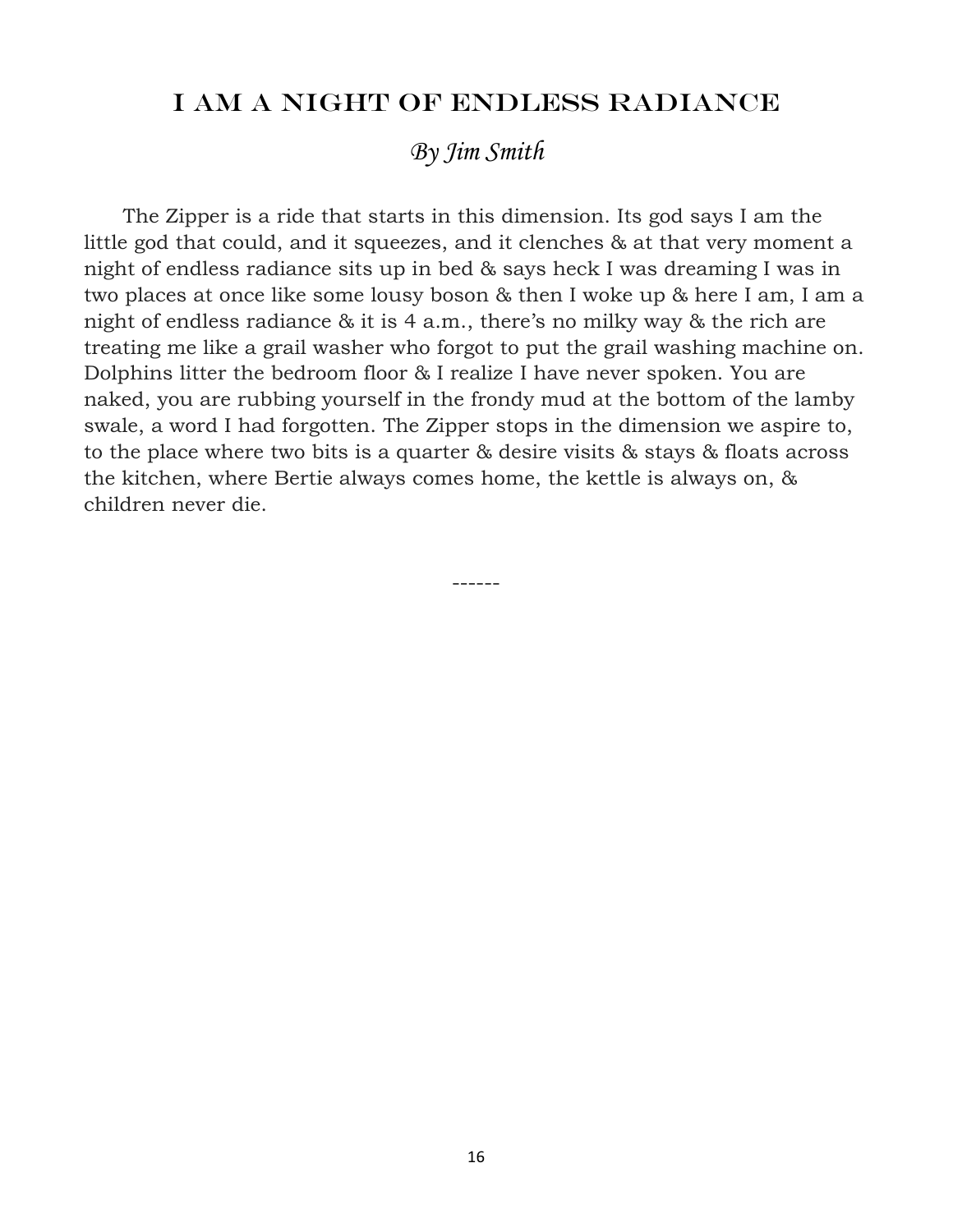# HORRORKU

*by Greg Fewer*

a shocked mortician split coffin wood around her an eyeless corpse stands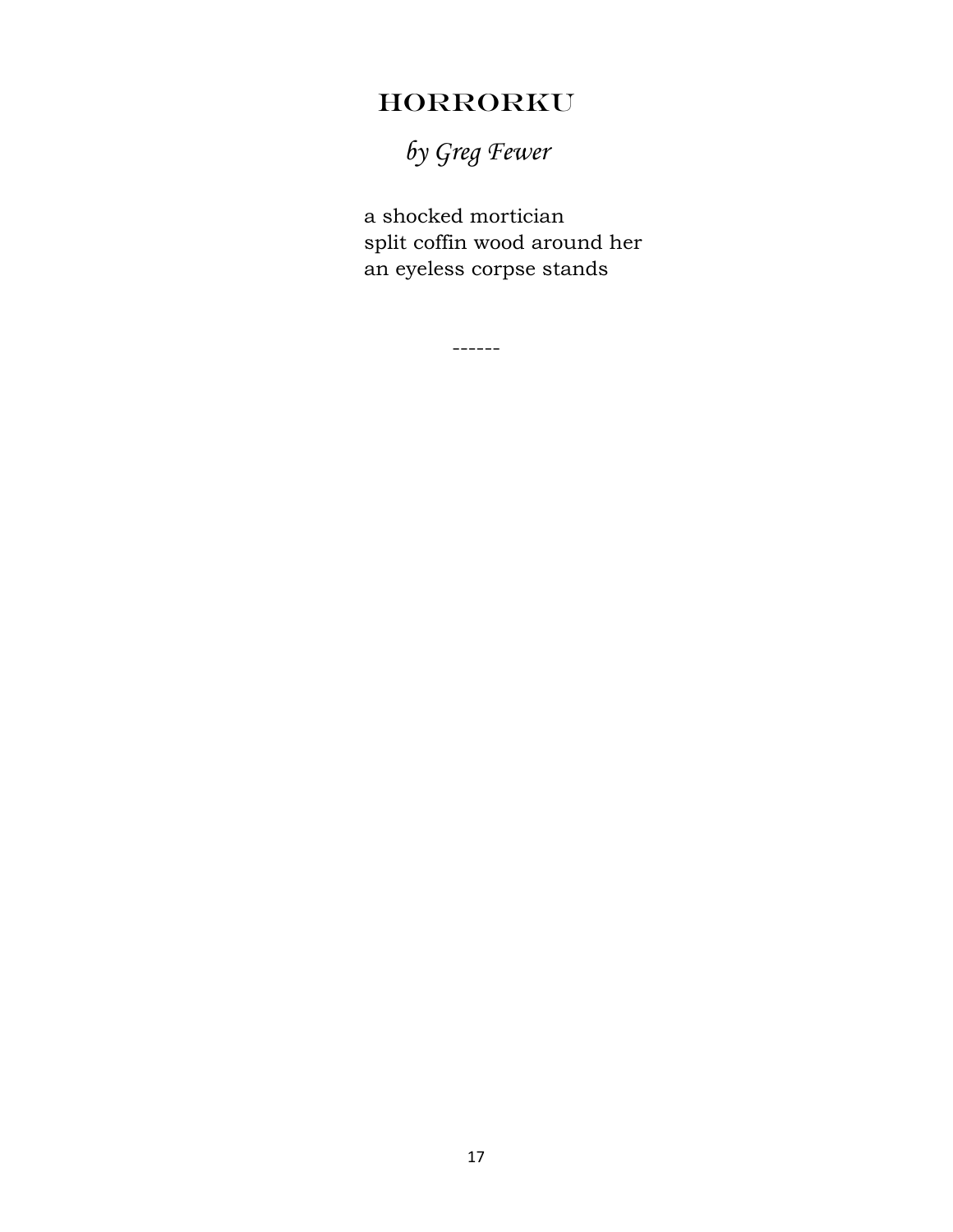## THE CRYOGENIC OPTION

## *By Sandra Hunter*

Darkness lies on the still, white city, the glass domed structures punch like bleached knuckles through the Earth's cracked crust.

My crystal faceplate casts spearshafts of brilliance and the stars are pulsing sparks fanned by my laboured breathing.

I wonder why am I here and why this star-stricken emptiness.

Fretfully, memory stirs moribund limbs: I am one of many juice-plumped bodies stored on chill slab shelves The Cryogenic Option for our dying race.

Yet my container alone has whirred to life in the dial-lit dimness: Lambent blue light plays my helpless form with eerie silent fingers.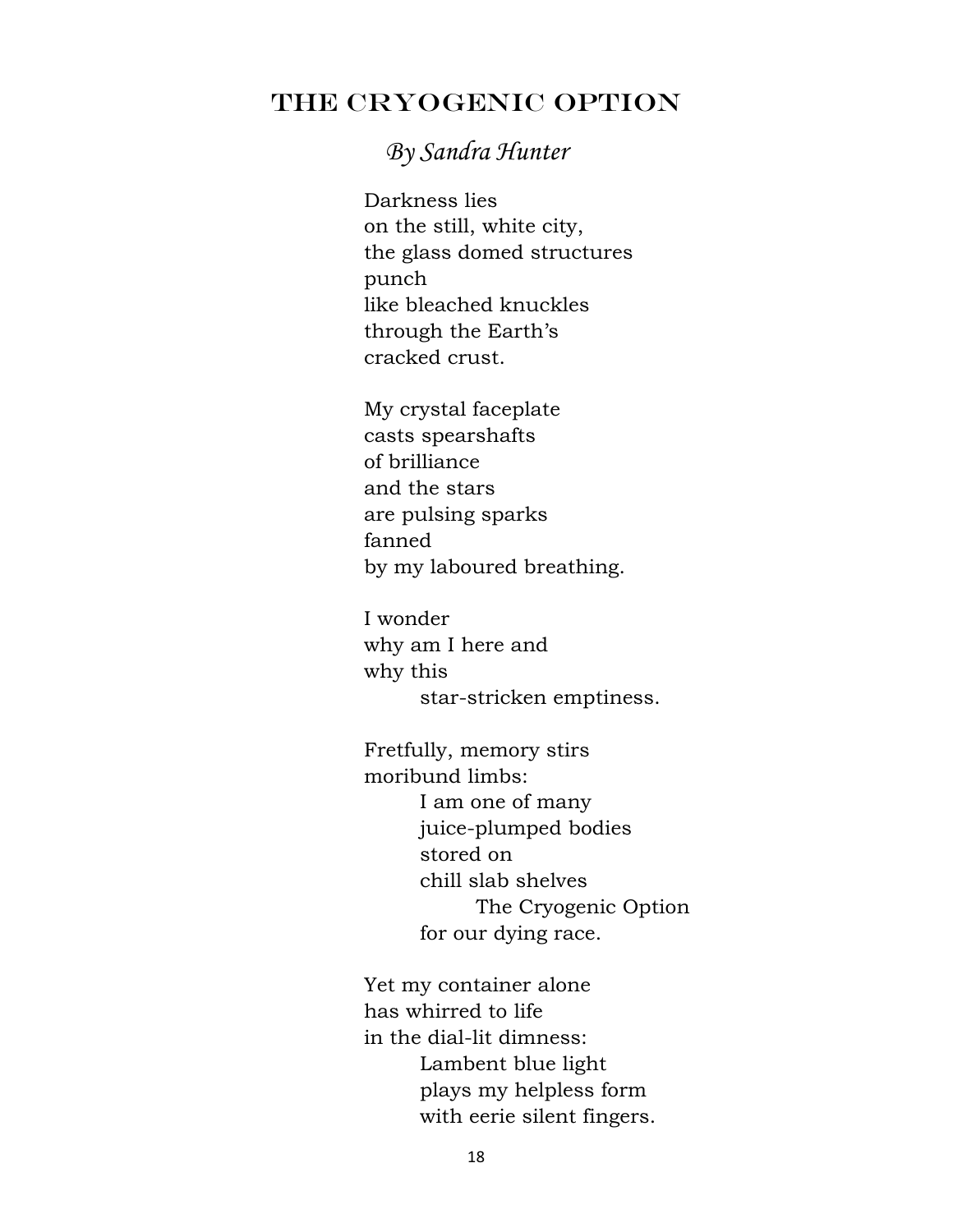Fear pulses igniting my brain as a ragged heartbeat fills my ears embroiling me in my own body sounds.

So I run to the ceramic glass door my fists pound soundless on its sleek obsidian skin.

In its surface a face reflecting pinched and pale like a watery weed under glass its mouth stretches screaming into the endless silence.

------

19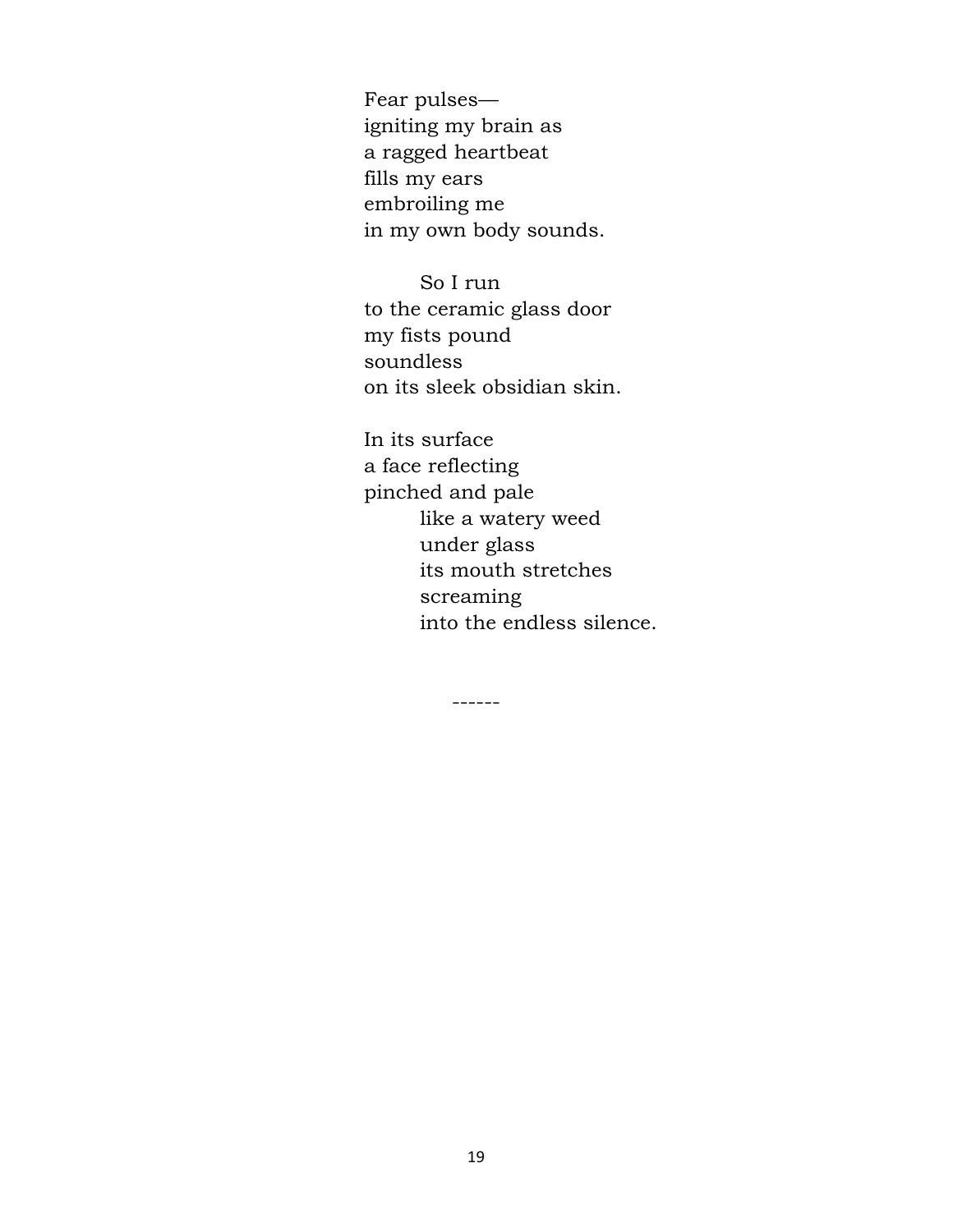## MAN ON THE MOON

# *by Shayne Dahl*

Shot off-planet A meteor in reverse I eloped with my art To the moon To surrender my heart To the Earth

A perfect oasis Defies desolation With perfect balance She spins As if on the tilted finger Of a benevolent God In fast blowing Aurora glowing Solar winds

If a leaf could think It would invent a self See its tree as Other From my perch Here on the moon I see my planet alive Bathed in light Awe and wonder

The American flag Fallen and buried Swallowed whole by the shadow of a lunar dust dune On Earth The twilight of the idols fade Into the darkness of The darkest New Moon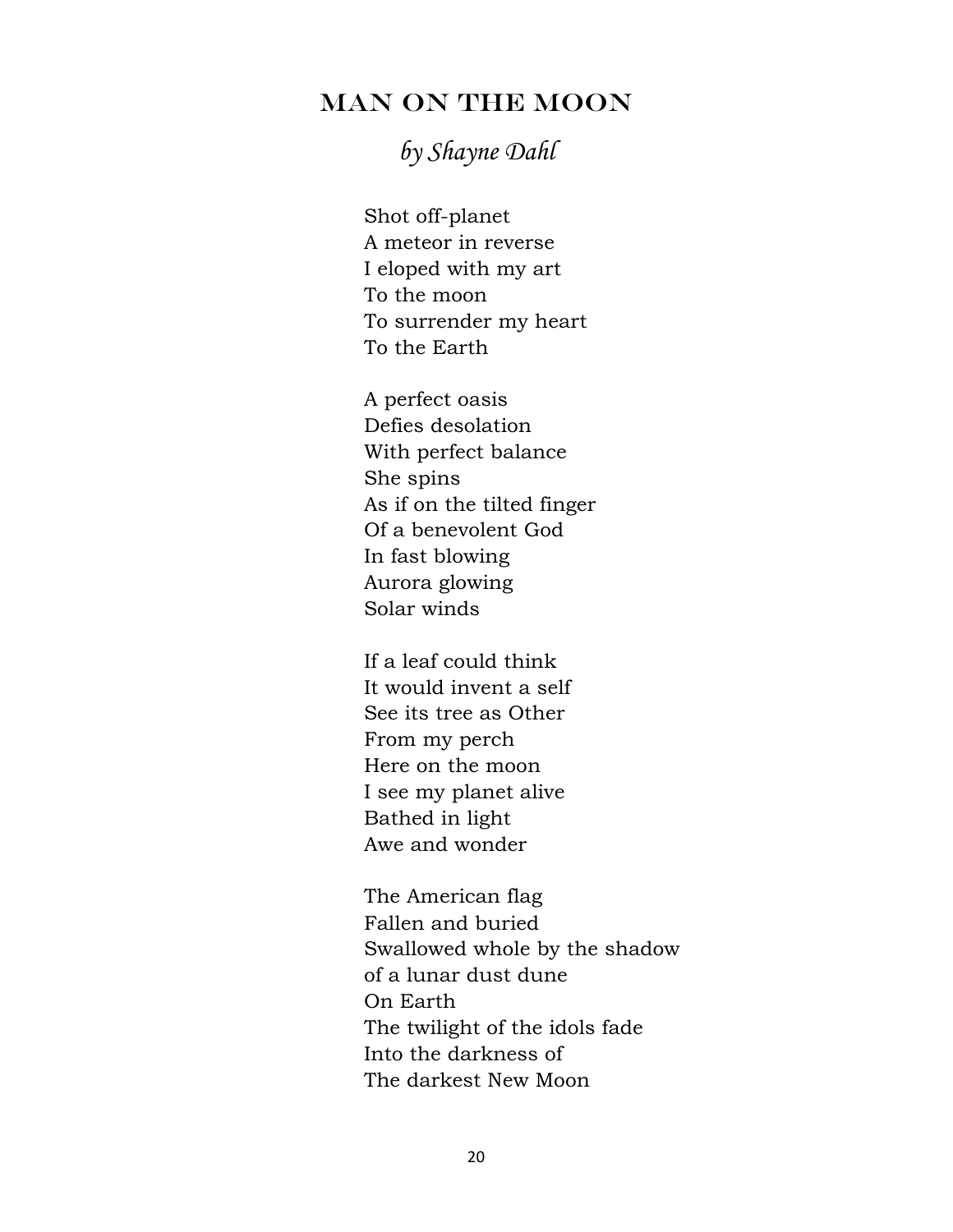The inner hollowness of things So obvious now My habitat depleted I will die soon One last bath In the hot light of the Sun Then, I will forever retire To the dark side of the moon

Sent here by the UN to write poetry From an observatory on Mont Blanc I would have been famous upon my return Instead, in the ruins of an ambitious dream, I lie alone in my mountaintop tomb Cursed to watch the world burn

Seeing Mother bleed, I bleed internally For Her and for all That is unborn too Armageddon has come Sudden, unannounced Who to bear witness? A dying man On the immortal moon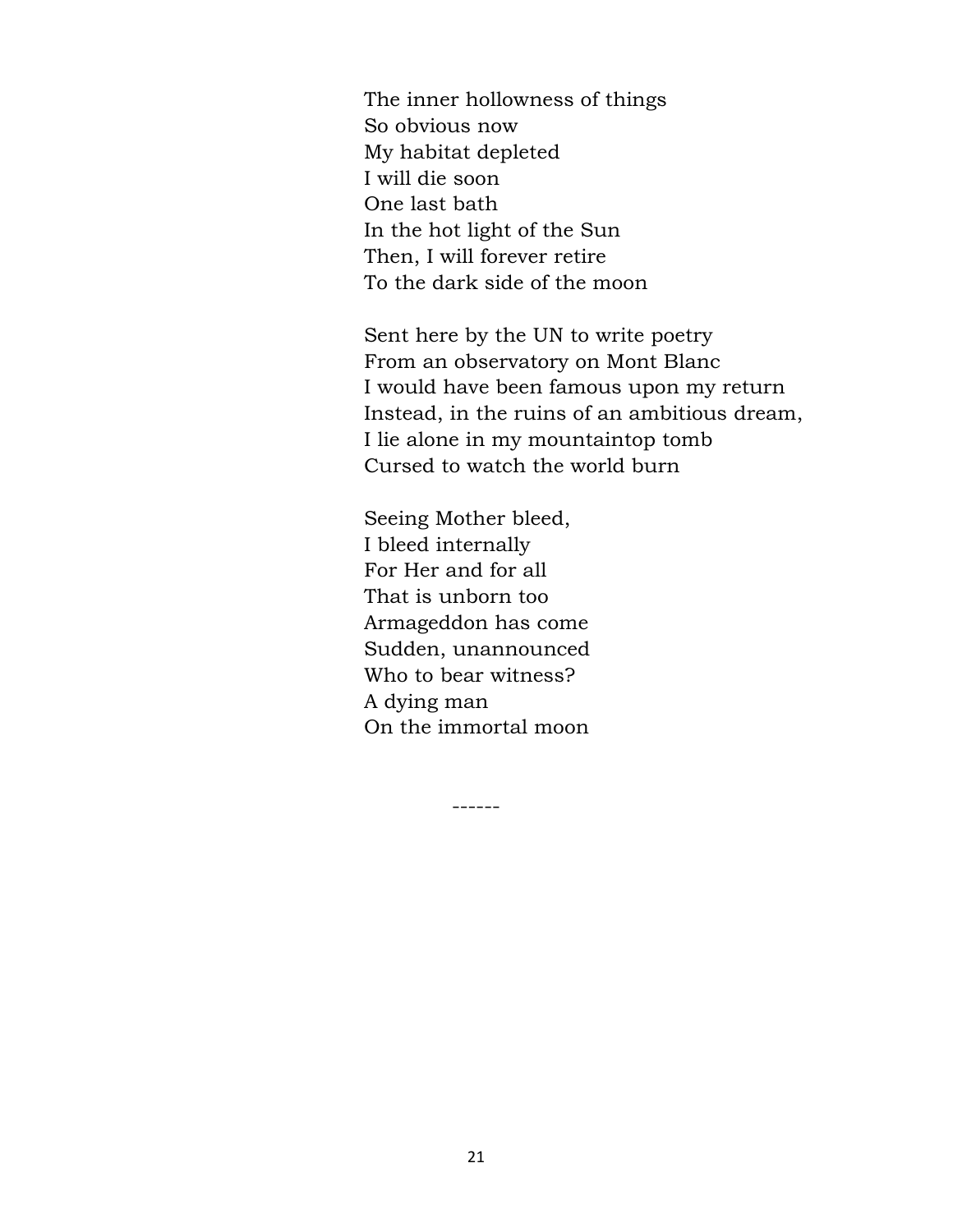## HOMESTAR

*By Gregg Chamberlain*

Home is the Wanderer Home from the Void And the Spaceman Home from the Stars.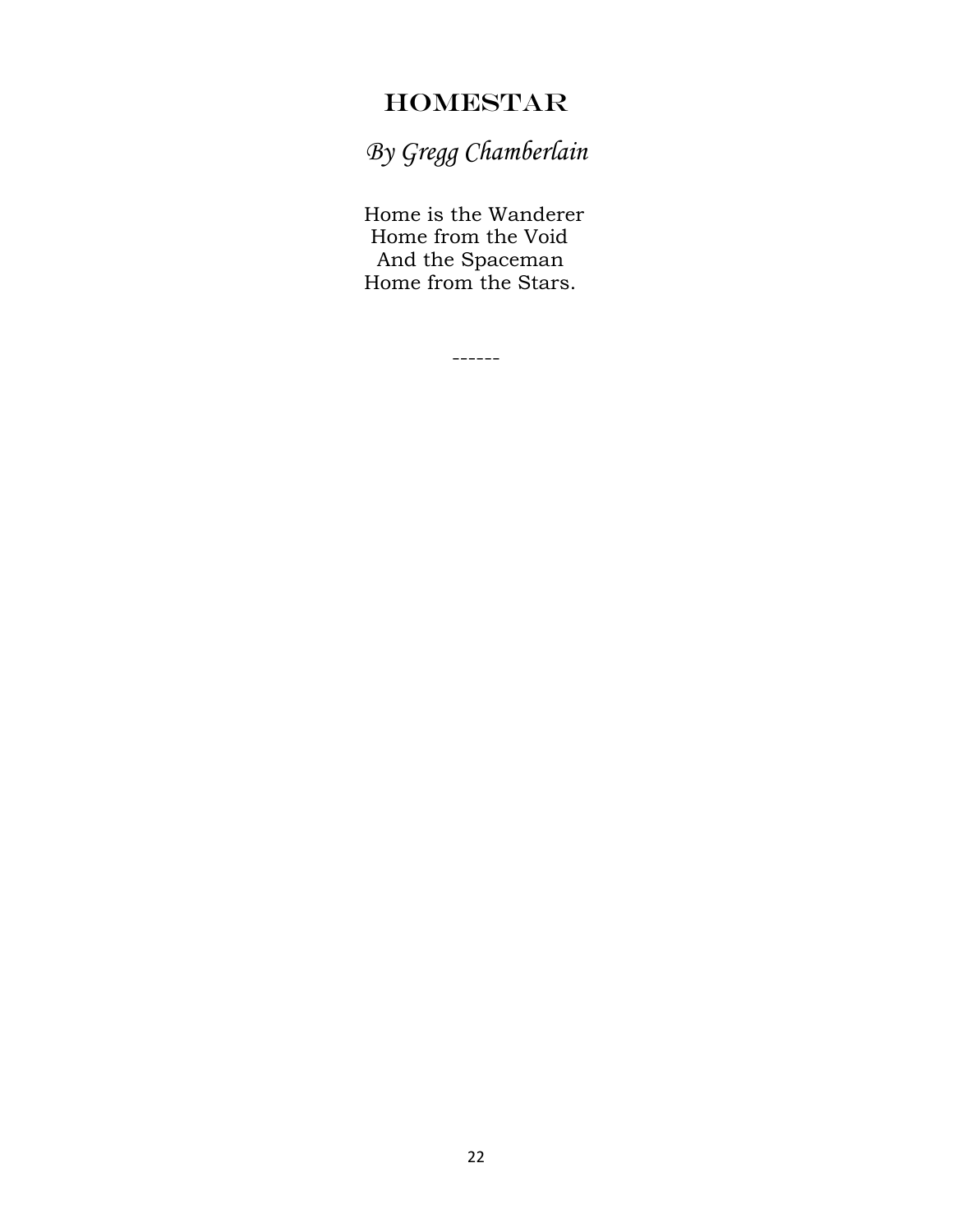#### THE GOD OF GRAVITY

# *By Neile Graham*

 What if I want to detach both feet from the soil, to fly up unto the trees?

 What if up in the trees I want even the most delicate branch to cradle me

 inside the gossamer light and air? Gravity sinks me. It is him, he keeps me

 from flying off the face of this earth. He is granite. The rock of him keeps me

 from laughing, keeps me falling like stone, lifting one foot then the other. Never the two together.

 How grave is the gravity? How great and how gray. When I drop things

 he brings them down on me, hard, though each time I pray

 he'll be just a little more gracious. These days I feel him more, as I, too,

 take one more step, just one, toward the grave. But when I'm there

 I'll defy him. Be smoke. Ash. Some bits of bone will fall, it's true, but

 others will seed farther ground. Something of me will ride cradled in branches, lift

 in a tide, take to the air, but you only know how I so secretly

 love the ground, how so secretly, gravely, laughing.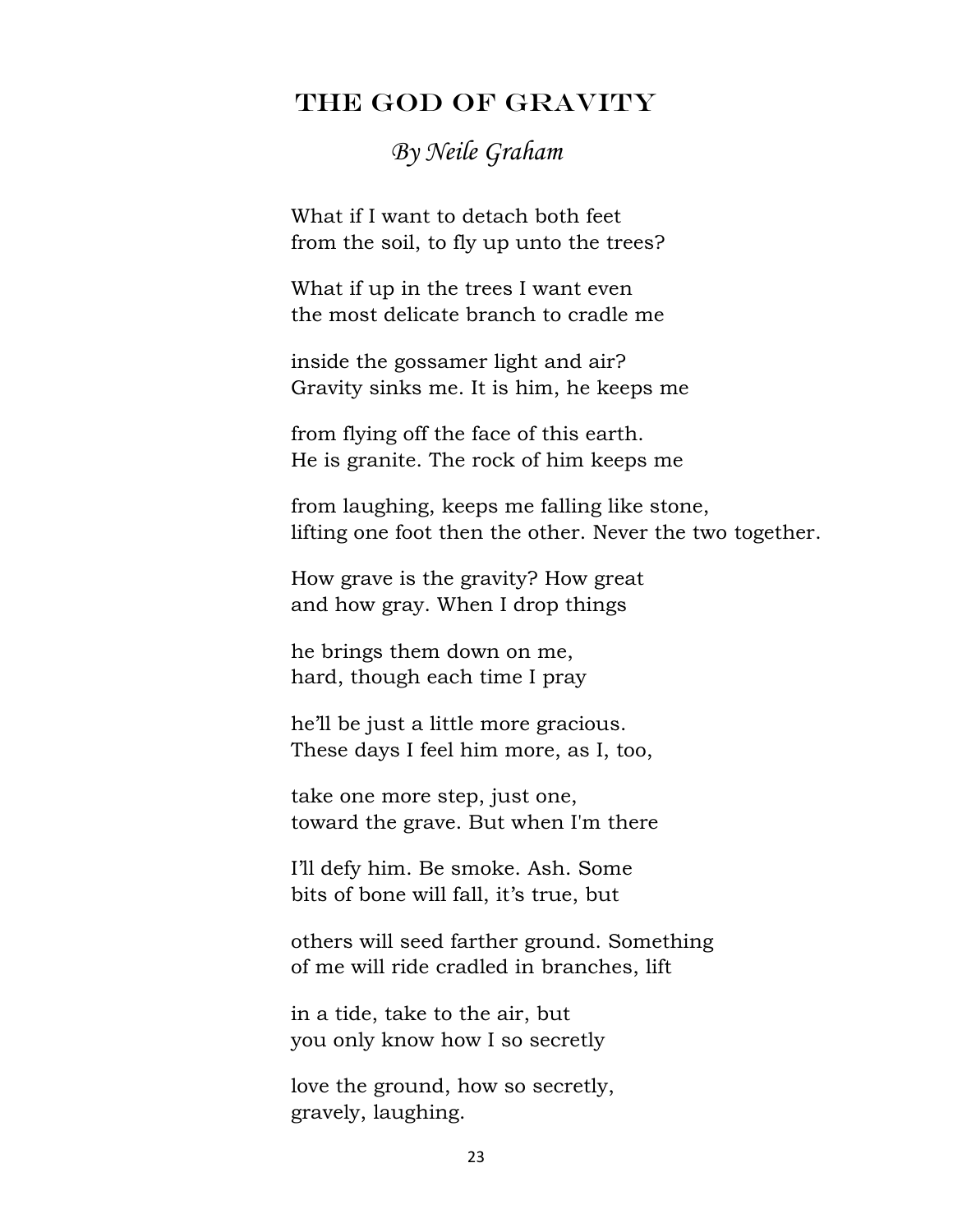#### THE WALKING MAN

*By Gerald L. Truscott*

The walking man walks along well-travelled roads. You may have seen him in his ragged clothing walking steadily forward, tapping his long oak staff. He looks an odd fellow from a bygone age, with his terraced brow and his promontory jaw.

The walking man walks like he'll never stop. But he'll pause now and then for a moment of peace, upon a still, grey morning or beneath a starry sky. Or on a rainy night in a warm, dry tavern, he'll take a hearty meal with a pint of real ale.

Then the walking man talks, and if you sit near you'll hear his tales of healing, loss, love and hate. "Live well," he might tell you, "for life's all you have." And before he leaves he'll raise his glass to the house: "I'll see all you dear souls as you walk out the door!"

The walking man walks as if he always has, as if the world depends on his constant pace. Yet he looks so at ease in his even stride, as his staff strikes the ground steady and true, like he's measuring time on a never-ending road.

The walking man walks along well-travelled roads, striding steadily forward—tap, tap, tap, tap, tap. But sometimes he'll pause on a clear, starry night to point his staff at the moon, when it dares show its face, and he'll chuckle and call out, "In good time, my old friend."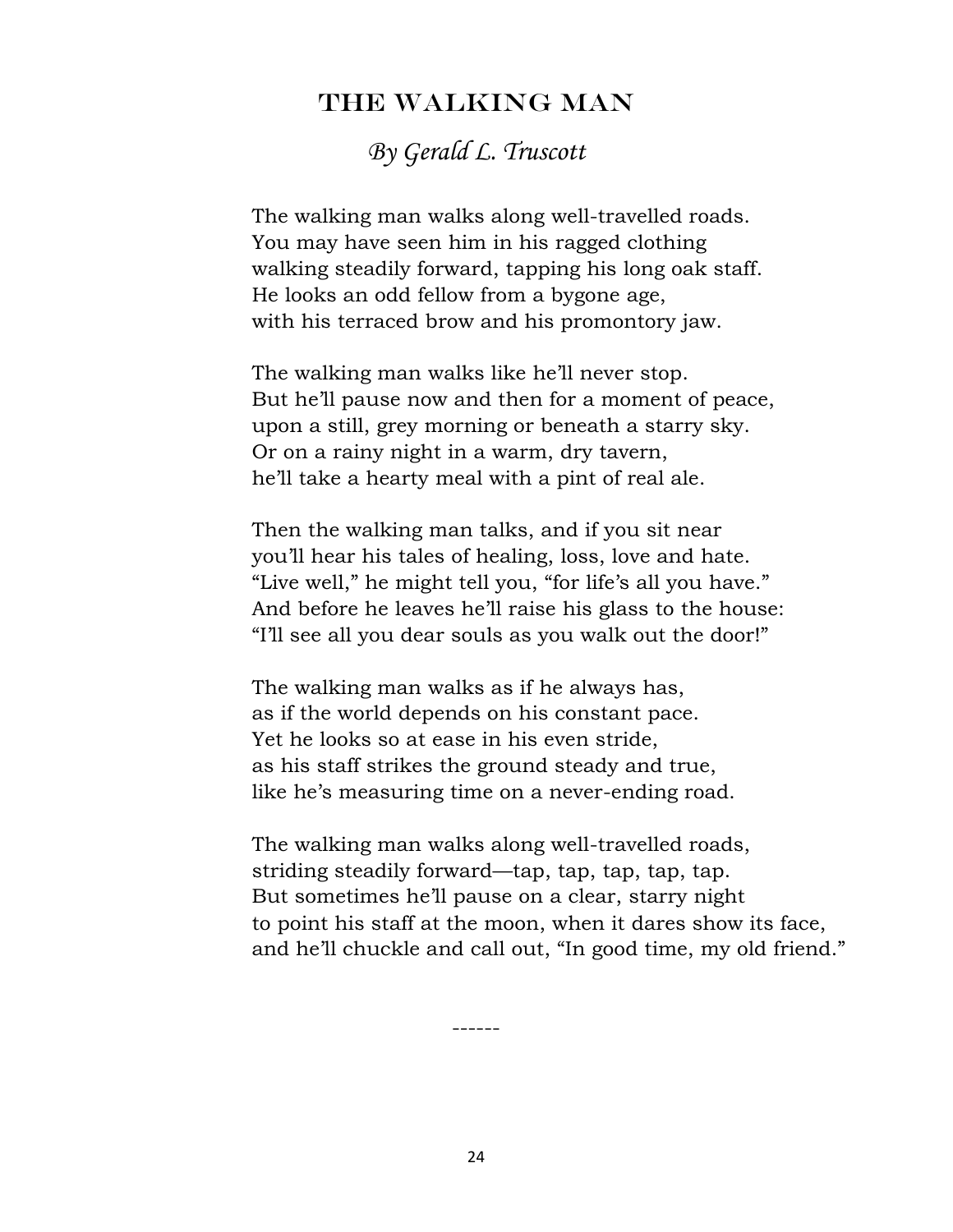

Woodcut cover by Bernadette Gabay Dyer

#### THE STONE WOMAN: A REVIEW

*By Rhea E. Rose*

 Jamaican-born Canadian by choice, Bernadette Gabay Dyer, lives and writes in Toronto. As she states at the beginning of her new collection of poetry, *Stone Woman*, her poetic influences are Canadian poets George Elliot Clarke, James Deahl and Al Moritz (A.F Moritz), and it is to these three poets that she dedicates her work. Dyer is an author of fiction, plays and poetry. Her newest work is a collection of eighty-five free verse poems titled *Stone Woman*, named after one of the poems in her book. Her book is published by Mosaic Press, an indie publisher specializing in the publication of multicultural and the Canadian ethnic mosaic.

 While most of the works collected here read as portals of poetic memoir, I think it would be fair to say that Dyer straddles the literary world with one foot lightly planted in speculative writing. About seven percent of her works fit a speculative sensibility, meaning they embrace the fantastical. For example, "The Face on Mars," which first appeared in *Polar Starlight* magazine, issue #1, 2021, is about the famous stone face seen on the surface of Mars. Dyer's poem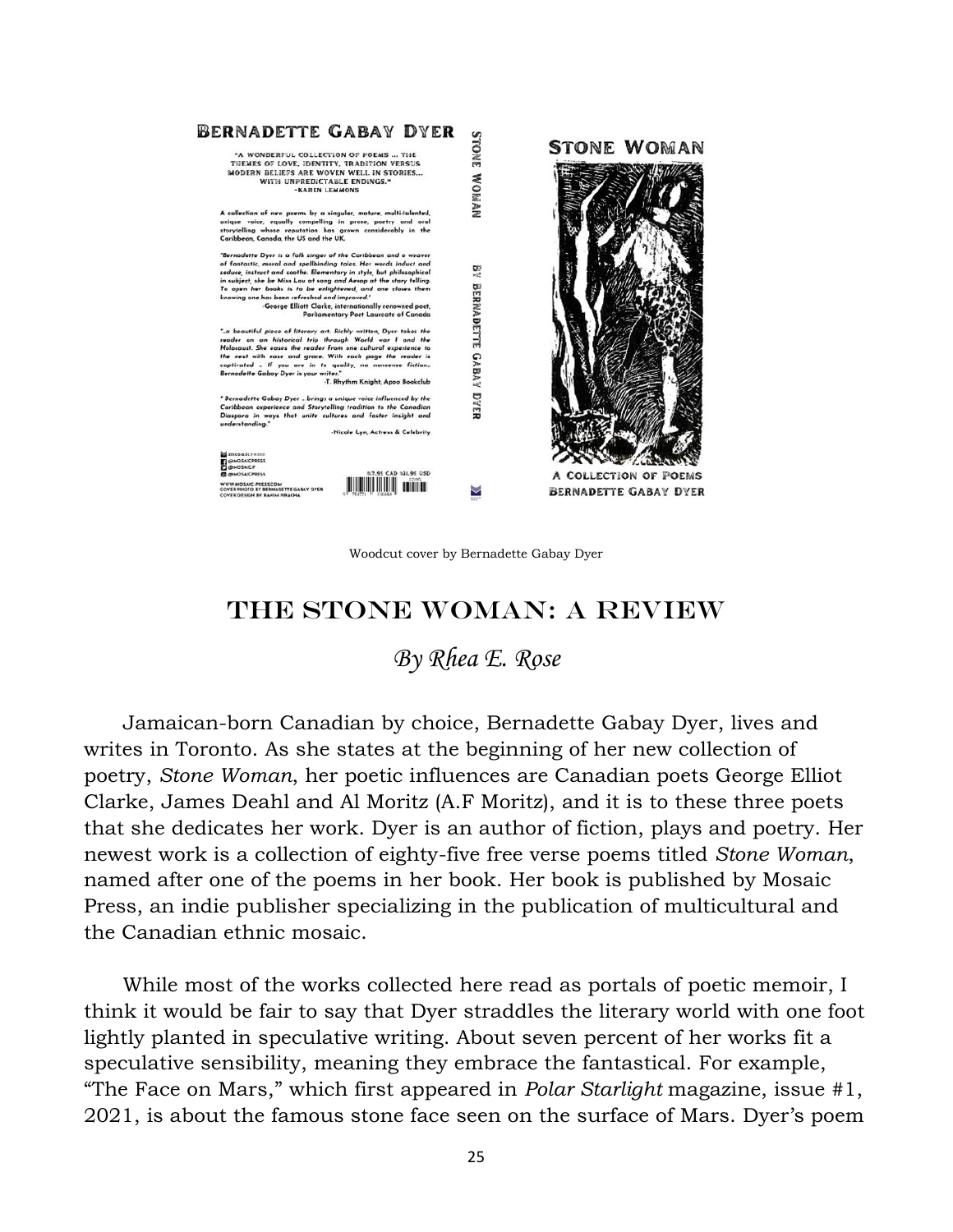mythologizes and personifies the Martian image. She embellishes the face of Mars's mystery with her awe and wonder interpretation.

 The first poem in the book, "Love Spell," invokes magic and the binding of a partner through love-sorcery, and it's one of my favourite poems from the collection! "While Her Hours Wound Down" is a poem that, in my opinion, alludes lightly to the fairy tale Snow White and the bad apple. These softly and not so softly speculative works are sprinkled throughout. I would have liked more speculative works in the collection.

 Some of my favourite poems are the ones that allude to Dyer's Jamaican influences, like "Black Woman Talk to Me," about a woman's inability to reconcile how she looks in her sage years. And "My Black Mother" is about the steady influence of a mother who's grown very old and whose strength flows through generations. Another gem in this collection is "Kitchen Solitaire," about the aching emptiness of a kitchen once occupied by its well-loved cook. Dyer hits her stride in "Let Him Sleep," "Old Woman Things," "The Sieve," and "Egg Shells on Her Face" (another of my favourites). Like all poets, Dyer sees through the mundane into the moments of light and dark that make up the realm of life's mysteries: Why do we love those that can't love us back? Where do those we love go when they leave for good? Why must we age and be so alone?

 Perhaps these poems should have been divided into chapbook-like sections with similar themes. However, while the book's structure may seem sprawling, the poetry is poignant, sad, entropic, and sometimes despairing, but all very relatable! The poems get longer and more potent in the last half of the book.

 Eighty-five poems seem like a lot of poetry for a single publication. Still, gem after gem fills these pages with feather-light, fragile yet tenacious and often powerful weavings of words, even if they aren't all speculative. Perhaps because I am a writer, I may insist that when reading, don't skip "Dancing in the Sand," probably my favourite poem in the entire collection—well, at least in the top three! I might have led the book with this one. Find Bernadette's poetry here:<https://mosaicpress.ca/search?q=Stone+woman>

Review by Rhea E. Rose —Editor

26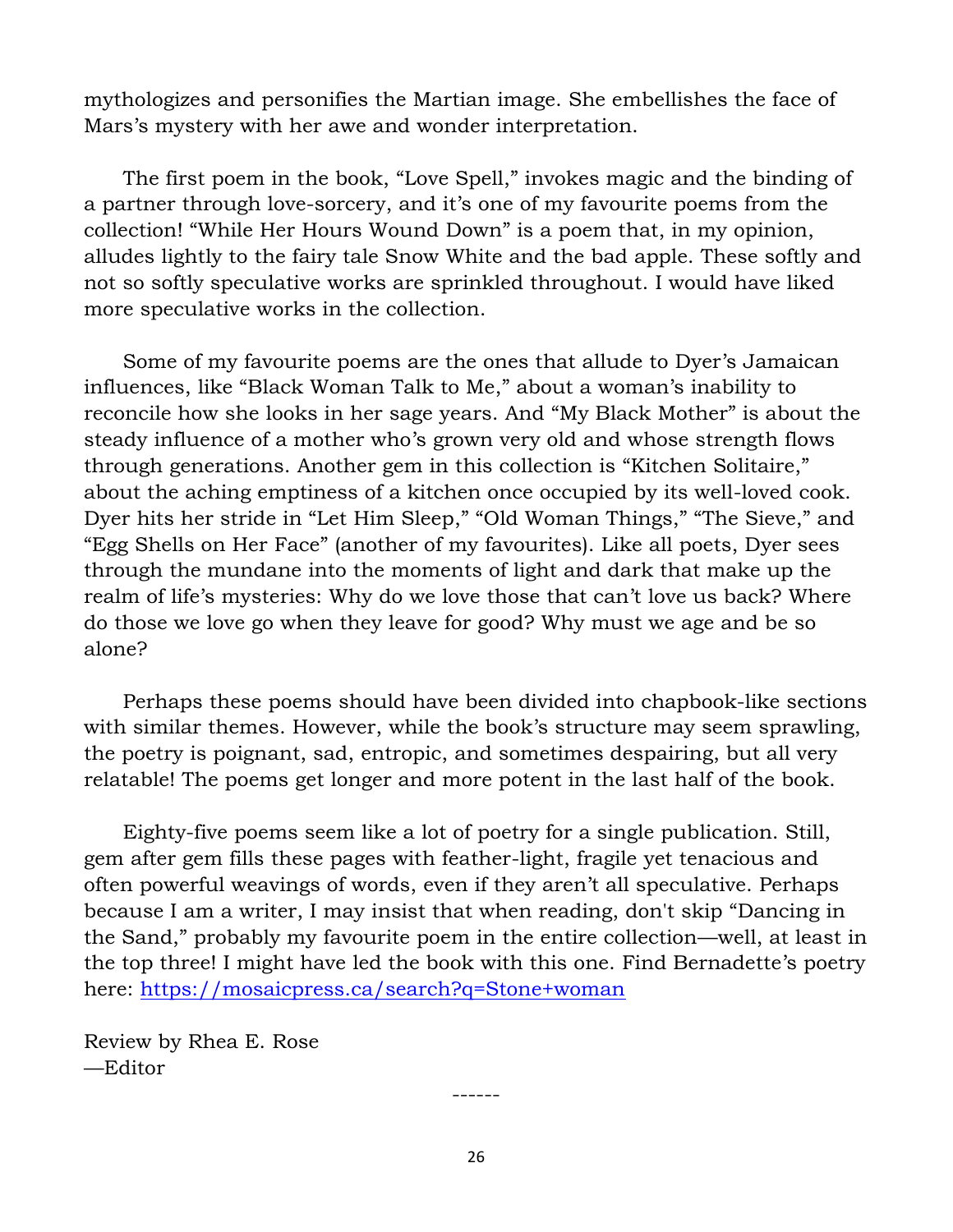## ABOUT THE POETS AND ARTIST

------

#### **Gregg Chamberlain**

 Gregg lives in rural Ontario, Canada, with his missus, Anne, and their cats, who let the humans do all the mouse-catching around the house. He writes speculative fiction and zombie filk for fun and has several dozen published examples of his fun, including past appearances in *Polar Borealis*, *Daily Science Fiction*, *Speculative North*, *Mythic*, *Weirdbook*, and various anthologies.

------

#### **Shayne Dahl**

 Shayne is a Canadian anthropologist currently affiliated with Harvard University. He received his Ph.D. from the University of Toronto and has several academic publications on topics related to religion, dreaming, pilgrimage, sacred mountains, and mummies. He has published a poem called "Man on the Moon" in *Polar Starlight* (#6) and a short story called "The Void" published in *Aerial Chart: International Literary Journal* (2021) which is about classism, depopulation, and human-animal relations in rural Japan.

------

#### **Robert Dawson**

 Robert teaches mathematics at a Nova Scotian university. In his spare time he writes, fences, and hikes. His stories have appeared in *Nature Futures*, *On Spec*, *Neo-Opsis*, *Polar Borealis*, *Tesseracts 20,* and numerous other periodicals and anthologies. He is a graduate of the Sage Hill and Viable Paradise writing workshops.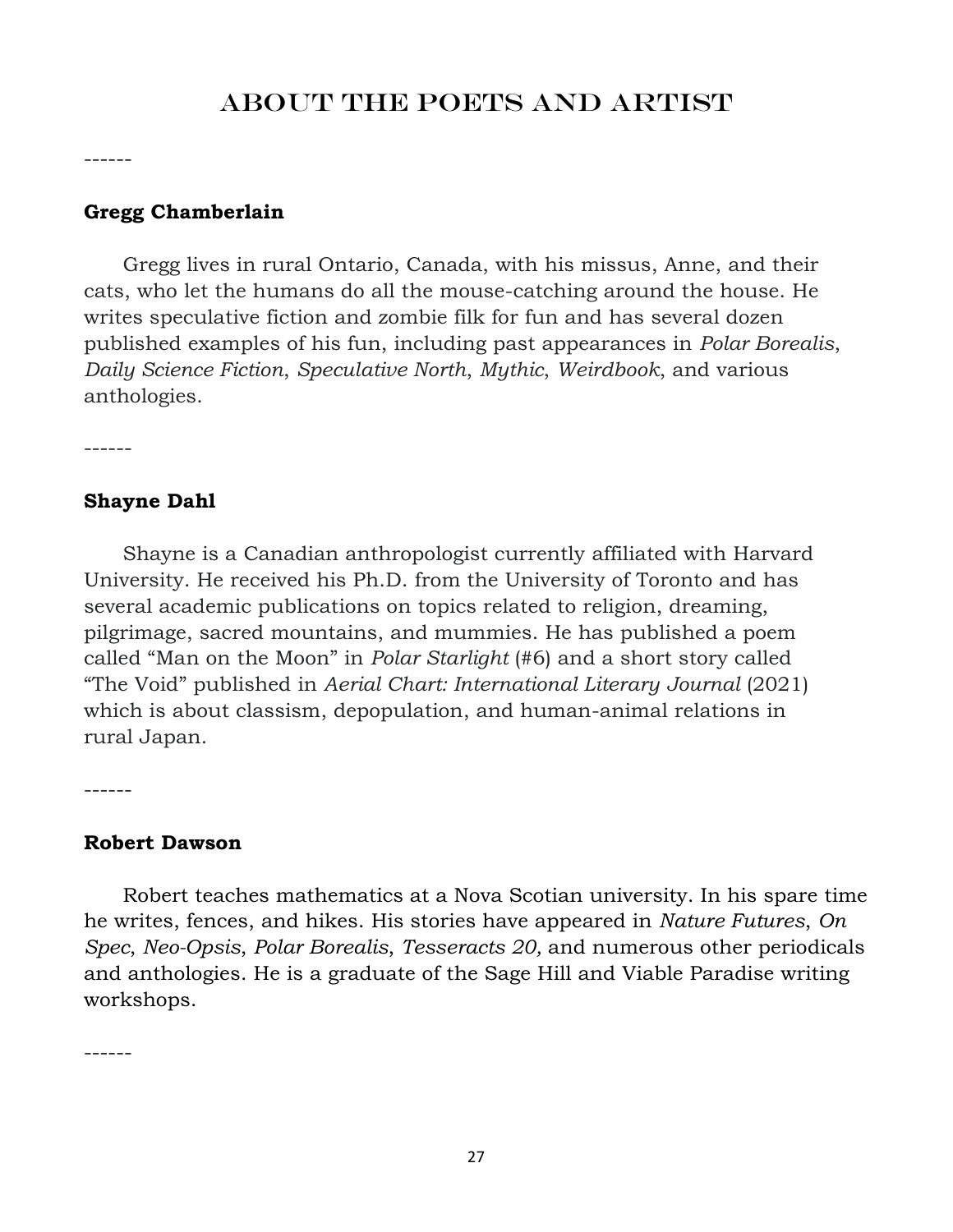#### **Greg Fewer**

 A *montréalais* by birth and descent from seventeenth-century colonists, Greg Fewer has grown up and lived largely outside of Canada. His first and, for many years, only published story appeared in 2007. He took up genre writing again in 2018 and has had flash fiction and poetry published in (among other places): *Cuento Magazine*, *Lovecraftiana*, *Monsters: A Dark Drabbles Anthology*, *Polar Borealis*, *Polar Starlight, Scifaikuest, Star\*Line*, *The Sirens Call*, and *Utopia Science Fiction*. He was a Dwarf Stars 2021 finalist.

------

#### **Neile Graham**

 Neile is Canadian by birth and inclination, though she has lived in the U.S. (mostly Seattle, so she's leaning toward the border) for many years. She writes both fiction and poetry and is currently concentrating on plotting the build-out of her fantasy romance empire. Her poetry has been published in Canada, the U.S., and the U.K. and on the internet. She has four collections, most recently *The Walk She Takes*, an idiosyncratic travelogue of Scotland which includes ghosts, ruins of all kinds, and a landlady named Venus.

------

#### **James Grotkowski**

 James is a native northern Albertan who now calls Calgary home. He holds a degree in geology but presently works in IT systems development for the aviation industry. He is a long-time member of the World Haiku Club with dozens of his works included in its published reviews. James has just begun his non-haiku writing endeavours, with two short stories having been published in T*he Enigma Front* anthologies. Much more is soon to come. So far, few of his readers have been lulled to sleep. zzzzzzzzzzzzzz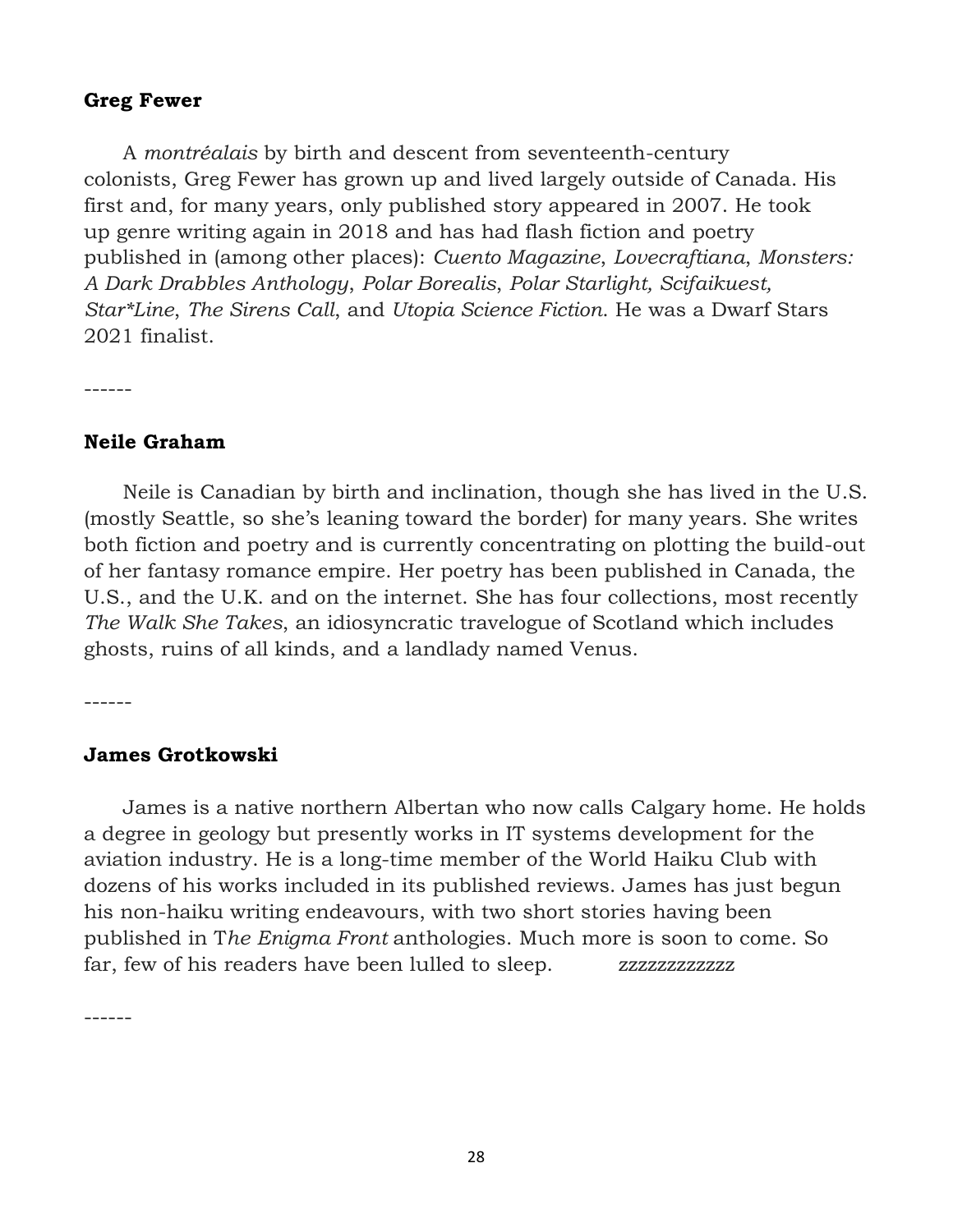#### **Sandra Hunter**

 Sandra has always lived at the edges of ocean and forest in the Pacific Northwest, so it came naturally to have a sentient forest as a major character in her Elanraigh series (YA/Adult High Fantasy) beginning with *The Guardian Forest* (published 2019) and its sequel *A Scourge of Shadows* (coming 2022). Similarly, the Dragon Heir series, beginning with *Daughter of Earth & Fire, The Fledgling* (published 2020) takes place in the Pacific Northwest. She has short stories published in *Spinetingler's* and *On Spec*; and poetry in *Gaslight*, *Lynx* and *Women & Recovery*.

Sandra's a member of SF Canada, and W.I.P. (a Vancouver Island writers' group). She lives in Parksville, BC, is a "fair weather" kayaker, and a lousy gardener. She enjoys time spent on her patio, laptop at hand, with a view of either ocean or coastal mountains—and being spirited away by her characters.

Web Page:<https://sandraahunter.com/> Facebook: [Sandra Hunter: Fantasy Author](https://www.facebook.com/Sandra-A-Hunter-Fantasy-Author-343904075638238/)

------

#### **R.K. Persaud**

 Since the third grade at an unremarkable school in southern Ontario, R.K. has wanted to be two things: an astronaut and a novelist. He spent several years in graduate school studying Martian geology and working with international teams researching crew psychology, field operations, astrobiology and planetary geology at Mars analog sites around the world with the Mars Society, NASA, and the Canadian Space Agency. After grad school, a bout of madness led him to entrepreneurial efforts creating the world's first zero-gravity sport, played on aircraft simulating microgravity by flying parabolic arcs. When those ambitions took a nose dive, Rocky returned to his first love of science fiction, and is now working on a 8 volume mosaic novel.

The poem "If Planets Could Dream, They Would be Nightmares" was inspired by this recording of planetary sounds made from electromagnetic measurements here:

[https://www.facebook.com/PlanetaryLandscapes/posts/43675060233159](https://www.facebook.com/PlanetaryLandscapes/posts/4367506023315941) [41](https://www.facebook.com/PlanetaryLandscapes/posts/4367506023315941)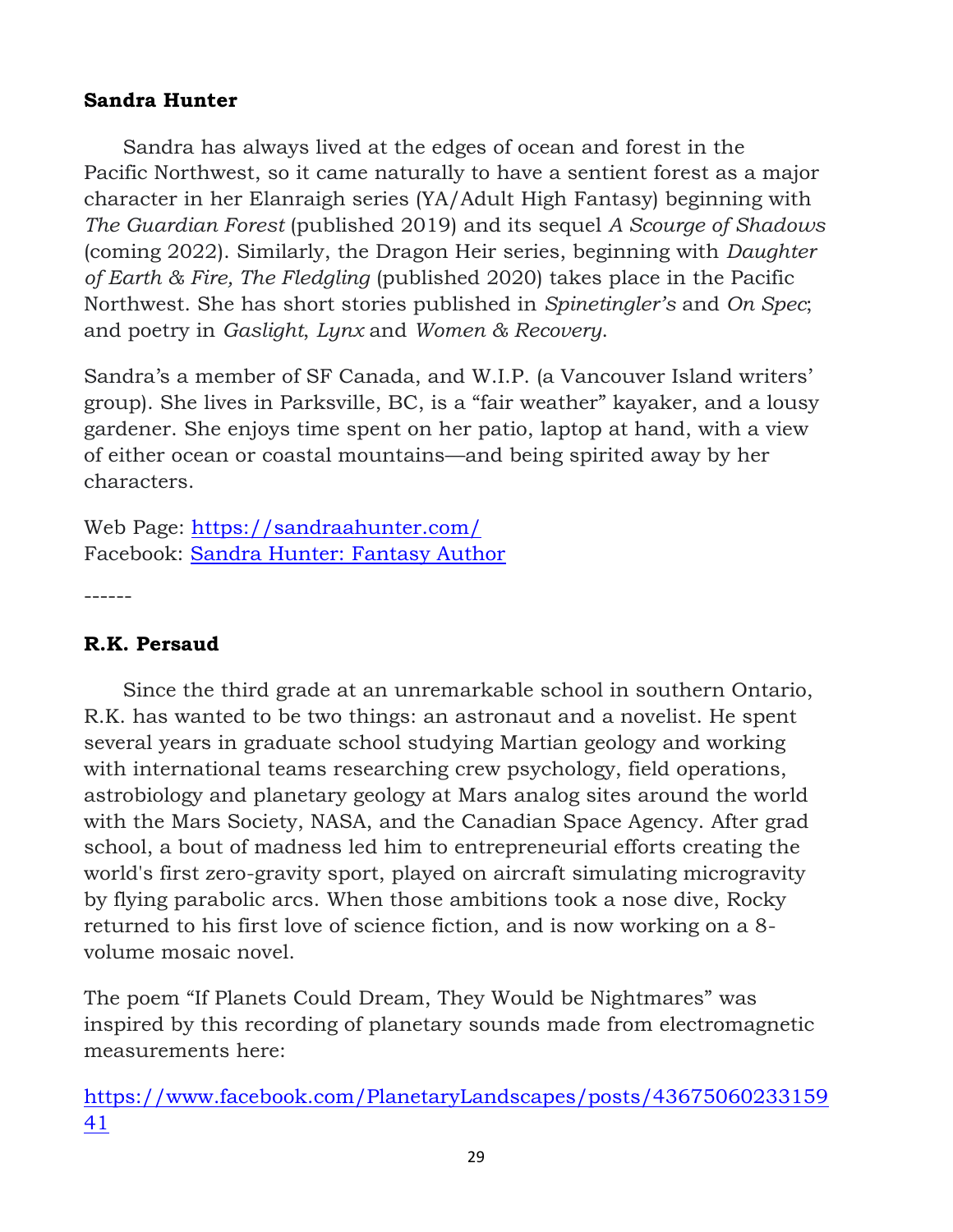#### **Tracy Shepherd**

 Tracy is a professional tarot reader/witch living in Canada. She wrote four novels in 2020; three are straight-up women's fiction and one is high fantasy. She is currently seeking to place them. To date Tracy has published a book of poetry, *In Search of Dracula in a Moon Shot Sky,* and two art books, *Temple of a Space Kitten; Unusual Water Colour Portraits* and *I am Thirty Seconds of Ripe Peach; Goddess Illustrations.* All three are available on Amazon.

------

#### **Frances Skene**

 Frances is a retired librarian who has been actively involved in science fiction fandom and promoting science fiction literature since the 1970s. She is also a co-author of the Science Fiction novel *Windship: The Crazy Plague,* which can be found here: [Windship.](https://www.amazon.ca/Windship-Crazy-Plague-Lisa-Smedman-ebook/dp/B07HLWKC9Z/ref=sr_1_1?keywords=Windship%3A+The+Crazy+Plague&qid=1587435455&s=books&sr=1-1)

------

#### **Jim Smith**

 Jim is a retired trial lawyer and lifelong SF fanatic who had the good luck to meet Judy Merril in 1981 and work, argue, laugh and be frustrated with her (and her archives) on and off from then till she passed in 1997. He expressed a lot of his mixed feelings about their friendship in his 2015 Toronto Fringe one-man show, *I Love You, Judy Merril.*

------

#### **Marcie Lynn Tentchoff**

 Marcie is a writer/poet/editor from Gibsons, BC, where she lives in the middle of a whole lot of prickly greenery with her family and various other critters. Her work has appeared in such publications as *Star\*Line*, *Dreams & Nightmares*, *Strange Horizons*, and *Illumen*.